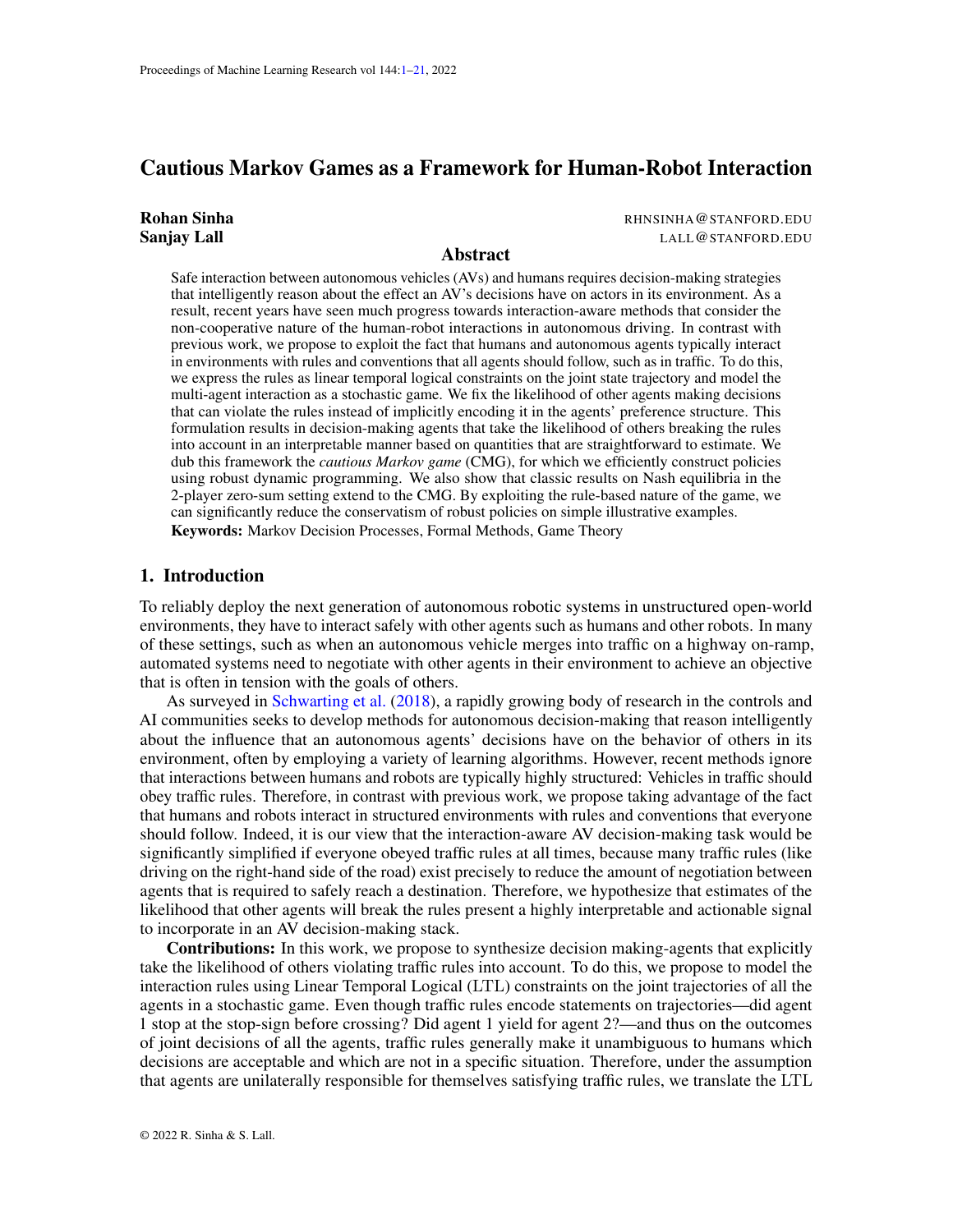#### SHORT TITLE

trajectory constraints into constraints on the agents' actions by segmenting each agent's action set into a subset of *prudent actions* and its *imprudent* complement using reachability analysis. We then model the likelihood of an agent breaking the rules as the probability of taking an *imprudent action*, which can result in a rule violation, and estimate this likelihood from data. We dub the resulting game the *cautious Markov game* and discuss how classic results for normal-form games translate to our setup, where the likelihood of an agent taking a rule-breaking action is fixed a priori. This allows us to solve the 2-player zero-sum stochastic game analogously to the classical work of [Shapley](#page-12-1)  $(1953)$  and compute adversarially robust policies for N-player games. Finally, we show on simulated examples that our assumptions accurately model common traffic scenarios and significantly reduce the conservatism of adversarial approaches by taking traffic rules into account. As such, this work presents both a basic contribution towards intelligent, interaction-aware decision-making and an initial step towards formal synthesis methods for autonomous agents in multi-agent, rule-based environments, a problem that has received comparatively little attention in the literature [Schwarting](#page-12-0) [et al.](#page-12-0) [\(2018\)](#page-12-0).

# 2. Related Work

Interaction-aware methods have received increasing attention from robotics researchers in recent years, resulting in a diverse body of existing work that we broadly segment into three categories, all of which do not present a principled treatment of traffic rules.

1. Ego-Conditioned Trajectory Forecasting: These methods apply contemporary deep-learning techniques to predict the joint evolution of the trajectories of all agents in a scene [Ivanovic and](#page-11-0) [Pavone](#page-11-0) [\(2019\)](#page-11-0) or explicitly condition forecasts of other agents' trajectories on the motion plans of the ego vehicle [Salzmann et al.](#page-12-2) [\(2020\)](#page-12-2), thereby capturing the interaction between the agents. By conditioning the predictions on the decisions made by the ego vehicle, these methods can reason about how others will react to the decisions made by the AV. However, it is challenging to collect data with the AV behaving in many different ways in the same scenario and equip modern deep learning methods with provably correct measures of uncertainty in the predictions.

2. Intention-Aware Decision Making: These methods model the interaction-aware decisionmaking problem as one of estimating the intent of other agents online by considering the policies of opposing agents as functions of unknown intent parameters, reducing the problem to a single agent POMDP [Bandyopadhyay et al.](#page-10-0) [\(2013\)](#page-10-0); [Sadigh et al.](#page-12-3) [\(2016a\)](#page-12-3); [Brechtel et al.](#page-10-1) [\(2011\)](#page-10-1); [Bai et al.](#page-10-2) [\(2015\)](#page-10-2); [Galceran et al.](#page-11-1) [\(2015\)](#page-11-1). Online inference on the intentions or goals that other agents may have can be computationally prohibitive in complex interactions, so these methods typically encode primitive behaviors that depend only on a handful of parameters.

3. Game Theoretic Planning: Recent work advocates a game-theoretic approach to interactionaware robotics, modeling opposing agents as rational with respect to a cost function to construct Nash equilibrium policies that anticipate how opponents will react [Le Cleac'h et al.](#page-11-2) [\(2021\)](#page-11-2); [Spica et al.](#page-12-4) [\(2020\)](#page-12-4); [Fridovich-Keil et al.](#page-11-3) [\(2020\)](#page-11-3); [Sadigh et al.](#page-12-5) [\(2016b\)](#page-12-5); [Ye et al.](#page-13-0) [\(2020\)](#page-13-0); [Zanardi et al.](#page-13-1) [\(2021\)](#page-13-1); [Wang et al.](#page-12-6) [\(2019\)](#page-12-6); [Britzelmeier and Dreves](#page-10-3) [\(2020\)](#page-10-3); [Dreves and Gerdts](#page-10-4) [\(2018\)](#page-10-4). However, computing Nash equilibria for general non-cooperative games is intractable [Shoham and Leyton-Brown](#page-12-7) [\(2008\)](#page-12-7). Only a handful of dynamic games, like the zero-sum (adversarial) stochastic game, have a unique solution that we can tractably compute [Shapley](#page-12-1) [\(1953\)](#page-12-1); Başar and Olsder [\(1998\)](#page-10-5). Therefore, existing game-theoretic algorithms generally focus on practical iterative methods without strong guarantees, optimizing free-form trajectories in generic dynamic games. Many of these methods assume the objectives of other agents are known a priori (i.e., see [Spica et al.](#page-12-4) [\(2020\)](#page-12-4); [Fridovich-Keil et al.](#page-11-3) [\(2020\)](#page-11-3); [Le Cleac'h et al.](#page-11-2) [\(2021\)](#page-11-2)) or identify parametric models, like neural networks or weighted basis functions, to capture the objectives of other road users, for example, through inverse reinforcement learning algorithms [Ng and Russell](#page-11-4) [\(2000\)](#page-11-4); [Sadigh et al.](#page-12-5) [\(2016b\)](#page-12-5); [Peters et al.](#page-11-5) [\(2021\)](#page-11-5). Therefore, existing algorithms encode the tendency of an agent to follow traffic rules entirely within their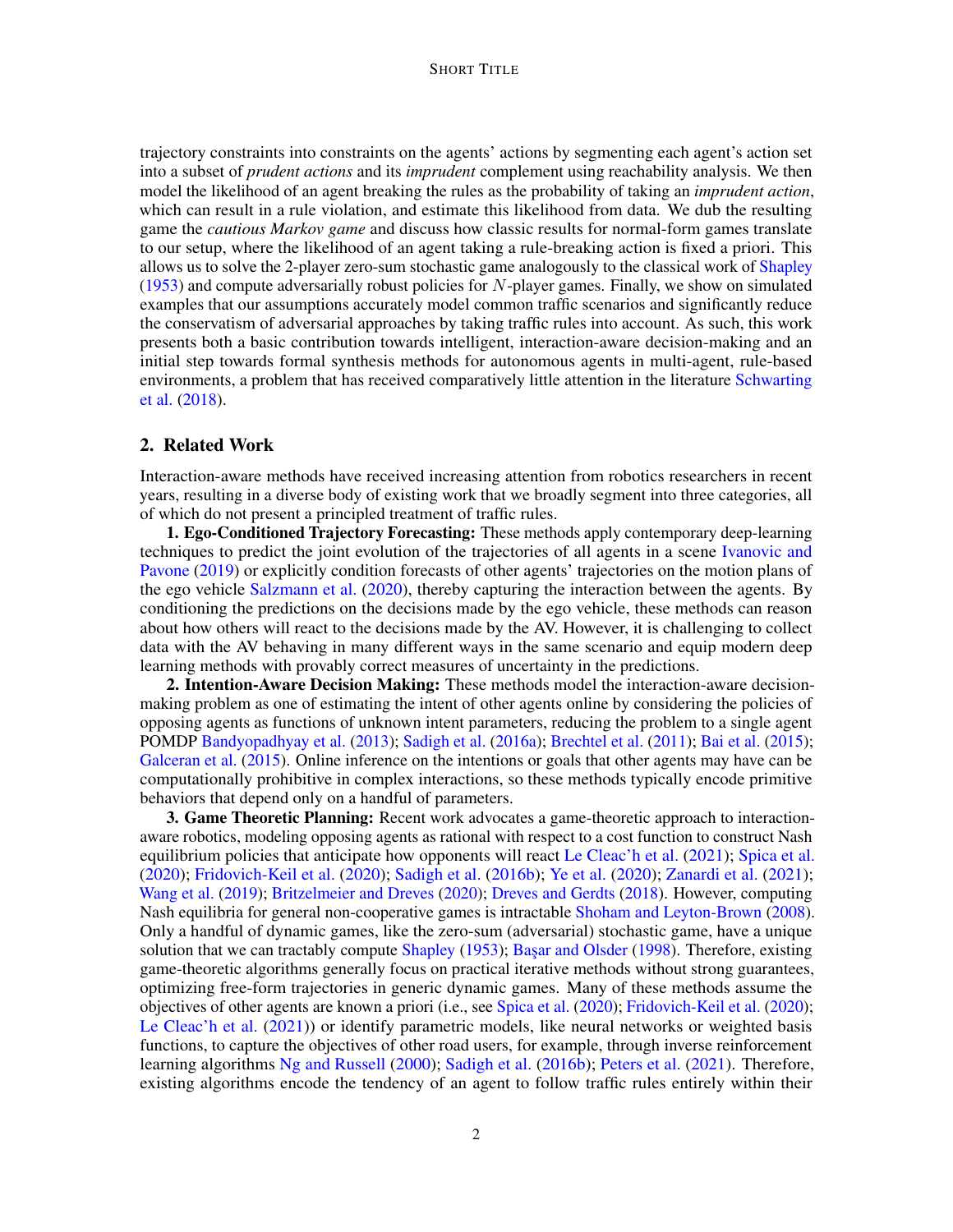objective, leading to methods that can both be fragile under uncertainty and uninterpretable while making adversarial (i.e., zero-sum) approaches much too conservative. In this work, we explicitly encode the structure in the control task by fixing the likelihood that other agents break traffic rules to reduce the amount of negotiation that is required by the agents.

Formal Methods for Decision-Making: oftentimes traffic rules specify the order in which events should occur, so we model them as linear temporal logical (LTL) [Baier and Katoen](#page-10-6) [\(2008\)](#page-10-6) constraints on the joint trajectories of the agents, in the spirit of recent work that transcribed traffic rules into LTL [Rizaldi and Althoff](#page-12-8) [\(2015\)](#page-12-8); [Esterle et al.](#page-11-6) [\(2020\)](#page-11-6). Previously, formal methods have also been applied in the controls and robotics communities to guarantee that autonomous systems satisfy complex temporal behavior [Sadigh et al.](#page-12-9) [\(2014\)](#page-12-9); [Li et al.](#page-11-7) [\(2017\)](#page-11-7); [Wolff et al.](#page-13-2) [\(2012\)](#page-13-2); [Raman](#page-11-8) [et al.](#page-11-8) [\(2015\)](#page-11-8). These algorithms synthesize policies that satisfy LTL constraints for all time in various single-agent or cooperative multi-agent settings, using both exact solution methods and a variety of reinfocement learning approaches (i.e., see [Baier and Katoen](#page-10-6) [\(2008\)](#page-10-6); [Wolff et al.](#page-13-2) [\(2012\)](#page-13-2); [Sadigh](#page-12-9) [et al.](#page-12-9) [\(2014\)](#page-12-9); [Li et al.](#page-11-7) [\(2017\)](#page-11-7); [Sun et al.](#page-12-10) [\(2020\)](#page-12-10); [Raman et al.](#page-11-8) [\(2015\)](#page-11-8); [Leung et al.](#page-11-9) [\(2021\)](#page-11-9); [DeCastro](#page-10-7) [et al.](#page-10-7) [\(2020\)](#page-10-7)). These methods generally cannot handle the noncooperative and multi-agent nature of rule-based open-world robotics tasks, as we cannot control whether the agents surrounding an autonomous vehicle follow traffic rules or not. Therefore, we focus instead on synthesizing agents that avoid breaking the rules themselves but take the likelihood of others violating rules at any given instant into account.

# <span id="page-2-0"></span>3. The Cautious Stochastic Game

Now, we introduce the problem formulation for which we develop efficient solution algorithms. Consider a discrete stochastic (or Markov) game  $(S, T, \{A_i, R_i\}_{i=1}^N, \gamma)$  as considered in [Shoham](#page-12-7) [and Leyton-Brown](#page-12-7) [\(2008\)](#page-12-7), with  $N$  agents that should each follow LTL traffic rules. Specifically, let  $\phi_1, \ldots, \phi_N$  be the LTL specifications that encode the traffic rule that each respective agent  $i \in \{1, \ldots, N\}$  should follow, defined over atomic propositions that are functions of the state  $s \in \mathcal{S}$ . Unfortunately, sometimes the agents decide to break the rules, which we will simply model using a fixed probability  $p_i \in [0, 1]$  for each agent  $i \in \{1, \ldots, N\}$ . To optimize their utility, the agents need to take the likelihood of others breaking the rule into account. We dub this formulation the *Cautious Markov Game*.

## 3.1. Product Game

To construct the Cautious Markov Game, we first take advantage of the defining property of the LTL formulae  $\phi_1, \ldots, \phi_N$ : That we can easily verify whether the state history at some time  $t \in \mathbb{N}$ , defined as  $h^t = (s^0, \ldots, s^t)$  with  $s^k \in S$  as the state at time k, satisfies the rules using finite state machines (FSMs). Formally, for every rule  $\phi_i$ , there exists a FSM  $(Q_i, S, q_i^0, \delta_i, F_i)$  so that when the FSM is given initial condition  $q_i^0$  and follows the transition dynamics  $\delta_i$ :  $\mathcal{Q}_i \times \mathcal{S} \to \mathcal{Q}_i$ , it holds that  $h^t$  satisfies  $\phi_i$ , that is,  $h^t \models \phi_i$ , if and only if  $q_i^{t+1} \in F_i \subseteq \mathcal{Q}_i$  [Baier and Katoen](#page-10-6) [\(2008\)](#page-10-6); [De Giacomo](#page-10-8) [and Vardi](#page-10-8) [\(2013\)](#page-10-8). We therefore augment the state  $s \in S$  using the FSM states associated with the rules. This is a standard approach in the literature (e.g. see [Sadigh et al.](#page-12-9) [\(2014\)](#page-12-9); [Wolff et al.](#page-13-2) [\(2012\)](#page-13-2); [Baier and Katoen](#page-10-6) [\(2008\)](#page-10-6) for a detailed discussion).

**Definition 1** Let  $(Q_i, S, q_i^0, \delta_i, F_i)$  be the FSM associated with rule  $\phi_i$  for  $i = 1, ..., N$ . The product game associated with a stochastic game and a set of rules  $\phi_1,\dots,\phi_N$  is the tuple  $(\mathcal{S}_p,T_p,\{\mathcal{A}_i,R_i\}_{i=1}^N,\gamma),$ *where the product state*  $s_p \in \mathcal{S}_p = \mathcal{S} \times \mathcal{Q}_1, \ldots, \mathcal{Q}_N$  *and the product dynamics*  $T_p : \mathcal{S}_p \times \mathcal{S}_p \times \mathcal{A} \rightarrow \mathcal{S}_p$ [0, 1] *are given as*

<span id="page-2-1"></span>
$$
T_p(s_p'|s_p, a) = \begin{cases} T(s'|s, a) & \text{if } \delta_i(q_i, s') = q_i' & \forall i \in \{1, ..., N\} \\ 0 & \text{else} \end{cases}
$$
 (1)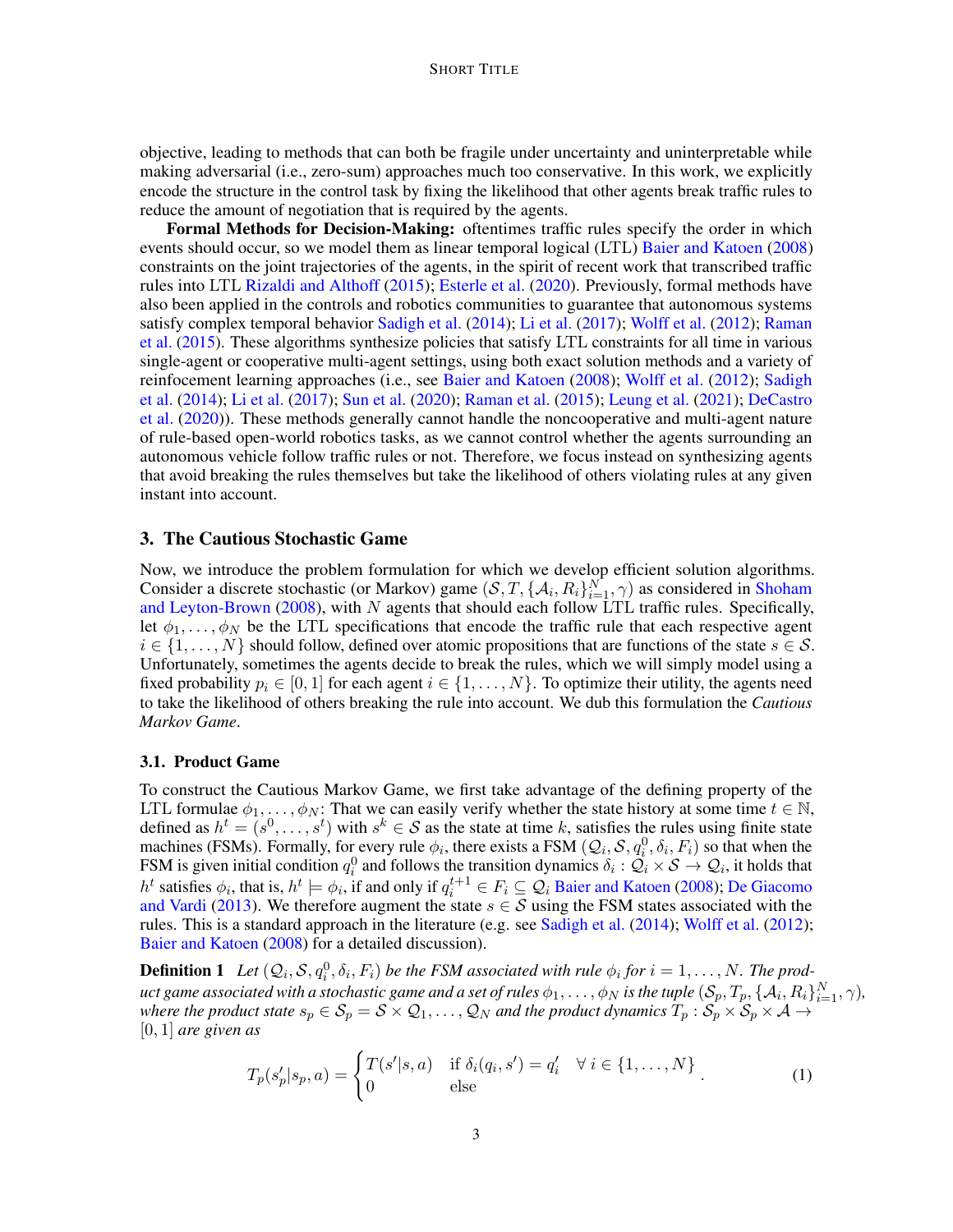The product game's dynamics are essentially equivalent to that of the original cautious game: They simply represent the joint evolution of the system state  $s$ , which the agents observe, and the FSM states  $q_1, \ldots, q_N$ , which the agents track internally. However, we can now focus our attention on memoryless policies of the product state  $s_p$ , as a trajectory history  $h^t \models \phi_i$  if and only if  $s_p^t = (s^t, q_1^t, \ldots, q_N^t)$  has  $q_i^t \in F_i$ .

## 3.2. Traffic Rule Desiderata

Before we fully introduce the Cautious Markov Game, we need to develop a precise notion of what it means for an individual agent to break a rule because violation of an LTL specification over state trajectories depends on the outcomes of decisions made by multiple agents. Moreover, even though arbitrary rules can make it unclear who was at fault for a rule violation from a causal modeling perspective [Pearl](#page-11-10) [\(2009\)](#page-11-10), traffic rules generally make it unambiguous how road-users should act. Therefore, we construct our approach around two basic observations:

1. Rules are discriminative: We are guided by the intuition that acceptable interaction rules should be discriminative in nature. For example, a traffic rule should be satisfied by default if all the agents decide to stay at home. As such, agents only violate the rules when they engage in behavior that was explicitly disallowed, making it possible to pinpoint the instant at which a rule was violated as the timestep after which an LTL formula was longer satisfied. This intuition means a good rule should not require some event to happen eventually, as this would imply that all the agents are breaking the rule until this event happens.

2. Rules eliminate coordination: In this work, we take the view that traffic rules generally exist to reduce the need for coordination among the agents. For example, traffic rules specify that we drive on the right-hand side of the road so that we do not have to coordinate with oncoming traffic. This perspective implies that an agent violating a rule is a result of their own decisions regardless of the behavior of others, unambiguously specifying acceptable behavior for each agent individually. Therefore, we define the event of an agent breaking traffic rules as follows:

<span id="page-3-0"></span>**Definition 2** *Agent*  $i \in \{1, ..., N\}$  *breaks its associated* LTL *rule*  $\phi_i$  *at time*  $t \in \mathbb{N}$  *if for*  $k \in \mathbb{N}$  $\{0, \ldots, t-1\}$  *it holds that the trajectory history*  $h^k \models \phi_i$  *and*  $h^t \not\models \phi_i$ *.* 

From the FSM instantiation of the rules, we see that agent i breaks its associated traffic rule  $\phi_i$  if and only if the product state  $s_p \in S_p$  evolves into the set

$$
\mathcal{F}_i := \{ (s, q_1, \dots, q_N) \in \mathcal{S}_p : q_i \notin F_i \},\tag{2}
$$

where  $F_i$  is the set of accepting conditions of the FSM associated with  $\phi_i$ , under definition [2.](#page-3-0)

Under our desiderata, each agent carries unilateral responsibility for breaking its associated traffic rule; if agent  $i$  runs a red light or does not yield at a roundabout, we consider this a consequence of agent i's decisions and not the other agents'. Moreover, to decide when an agent breaks a rule, we need to assume that the agent can unilaterally make decisions to satisfy the rule for all time from a nonempty set of initial conditions; nobody should be blamed for something that was out of their control from the start. We will examine common traffic scenarios in [§5](#page-8-0) that support our hypothesis—that these desiderata model the vast majority of traffic rules.

## 3.3. The Cautious Markov Game

To avoid breaking the rule  $\phi_i$ , agent i needs to ensure that the state  $s_p^t \notin \mathcal{F}_i$  for all time  $t \geq 0$ . We note that recognizing the timestep at which a rule was broken is separate from the question of when violation of the rule became inevitable: running a red light may become inevitable if a car drives too fast to be able to stop in time, but the light will not be run until the car enters the intersection.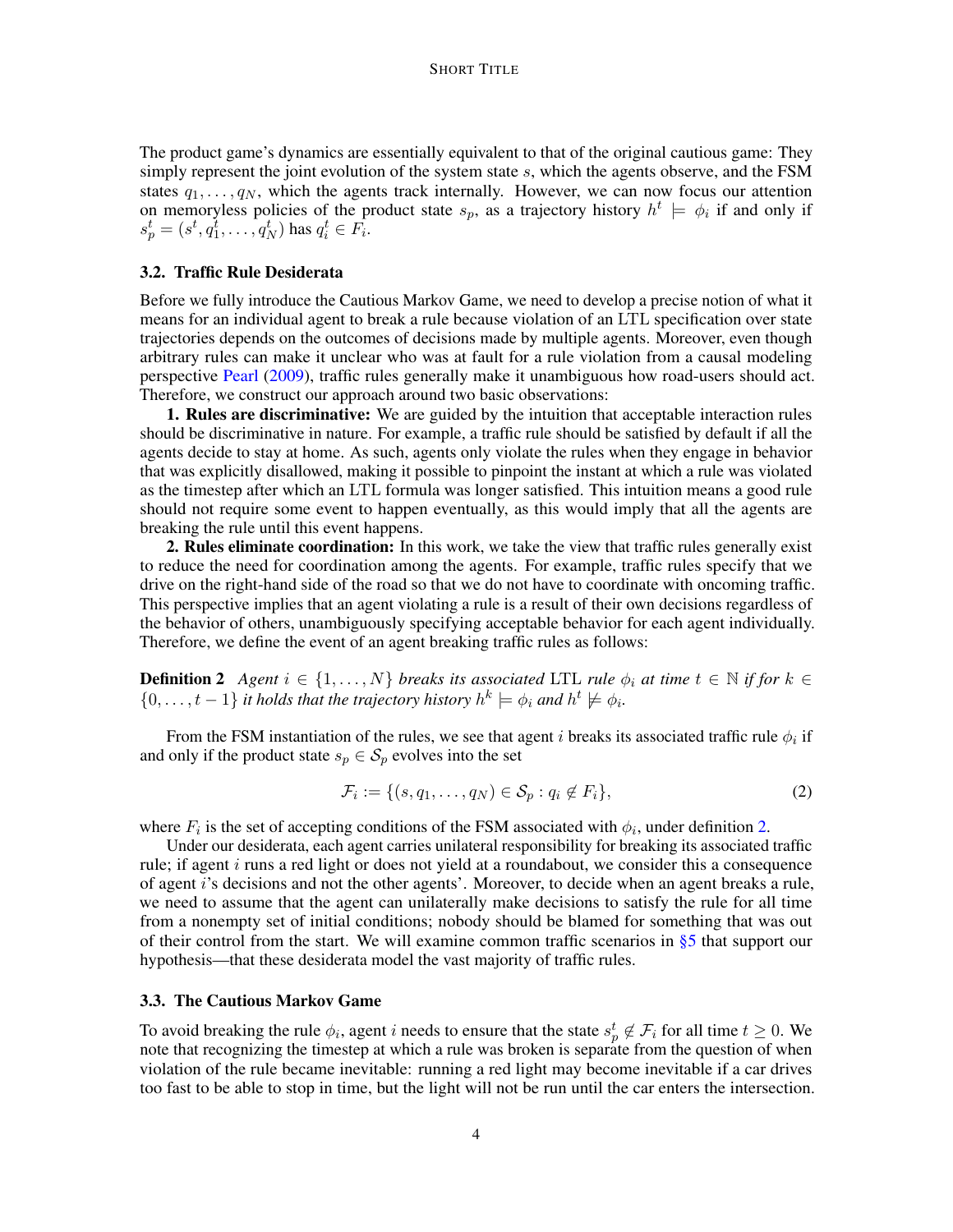Therefore, we identify the set  $\mathcal{R}_i \subseteq \mathcal{S}_p$  from which agent i can unilaterally avoid reaching  $\mathcal{F}_i$  for all future timesteps. Let  $\Pi_i$  be the set of all Markov policies in the product state space, i.e., functions  $\pi_i : S_p \to A_i$ , for agent *i*. Then, we define the set

<span id="page-4-0"></span>
$$
\mathcal{R}_i := \{ s_p \in \mathcal{S}_p : \exists \pi_i \in \Pi_i \text{ s.t. } \text{Prob}(s_p^t \in \mathcal{F}_i | s_p^0 = s_p) = 0 \,\forall \pi_{-i} \in \Pi_{-i}, \ t \ge 0 \},\tag{3}
$$

as the set of states from which agent i can guarantee  $\phi_i$  is satisfied for all time and for all opponent policies. The set  $\mathcal{R}_i$  therefore reflects the set of states from which agent i can unilaterally satisfy its associated traffic rule without coordinating with other agents, making precise the unilateral responsibility as noted in our desiderata.

We use  $\mathcal{R}_i$  to translate the violation of agent i's traffic rule  $\phi_i$ , a statement over realized state trajectories  $h^t \in S^t$ , to a statement over agent i's decision making. Specifically, we define the set of *prudent*, or *good*, actions for agent *i* at product state  $s_p \in S_p$  as

<span id="page-4-2"></span>
$$
\mathcal{G}_i(s_p) := \{ a_i \in \mathcal{A}_i : T_p(s_p'|s_p, a_i, a_{-i}) = 0 \,\forall s_p' \in \mathcal{S}_p \setminus \mathcal{R}_i, \ a_{-i} \in \mathcal{A}_{-i} \},\tag{4}
$$

and we take the set of *imprudent*, or *bad*, actions as its complement  $\mathcal{B}_i(s_p) := \mathcal{A}_i \setminus \mathcal{G}_i(s_p)$ . For a state  $s_p \in \mathcal{R}_i$ , the set  $\mathcal{G}_i(s_p)$  collects all the actions for which agent i remains in  $\mathcal{R}_i$  with probability 1, regardless of the decisions of the other agents. Conversely, if agent i takes an *imprudent action*, there is a nonzero probability that the state evolves into  $S_p \setminus \mathcal{R}_i$ , from which agent i can no longer guarantee that the rule will be satisfied for all time unless it coordinates with the other agents. We emphasize that taking an imprudent action does not immediately imply that agent i's rule will be broken. For example, even though an agent decided to drive too fast to yield for an opponent on a roundabout, the yield rule will not end up being broken if the opponent takes an earlier exit at the last moment. Still, under our desiderata, agent  $i$  should not take imprudent actions, as they will be at fault if a rule violation occurs. To make this intuition precise, we prove in [Appendix B](#page-14-0) that agent i's rule is satisfied for all time and opponent policies  $\pi_{-i} \in \Pi_{-i}$  if and only if the initial condition  $s_p^0 \in \mathcal{R}_i$  and  $a_i^t \in \mathcal{G}_i(s_p^t)$  for all  $t \geq 0$ .

Therefore, if agent  $i$  breaks rule  $\phi_i$ , this means agent  $i$  took at least one *imprudent action*, that is, an action that can result in a future rule violation. Therefore, we simply consider the probability that an agent takes an imprudent action as a fixed quantity, perhaps estimated from data, giving rise to the *Cautious Stochastic Game* that we consider in this work.

**Definition 3** *A Cautious Markov Game (CMG) is the tuple*  $(S_p, T_p, \{A_i, G_i, B_i, R_i, p_i\}_{i=1}^N, \gamma)$ *. Here*  $S_p$  is the shared set of product states,  $A_i$  is the action set for agent i,  $T_p$ :  $S_p \times S_p \times A \to [0,1]$ *is the state transition probability,*  $\gamma \in (0,1)$  *is the discount factor,*  $R_i: S_p \times A \to \mathbb{R}$  *is agent i's reward function, and*

- $G_i(s_p) \subseteq A_i$  and  $B_i(s_p) = A_i \setminus G_i(s_p)$  are the sets of prudent *and* imprudent *actions for agent i at a state*  $s_p \in S_p$ *,*
- $p_i \in [0,1]$  *is the probability that agent i takes an* imprudent *action, i.e. an action in*  $\mathcal{B}_i(s_p)$ *, whenever*  $\mathcal{B}_i(s_p) \neq \emptyset$  *and*  $\mathcal{G}_i(s_p) \neq \emptyset$ *.*

<span id="page-4-1"></span>The difference between a cautious game and a normal-form stochastic game is that the agents take imprudent actions with a fixed likelihood  $p_i$ . This formalism means that the agents need to take the likelihood of their opponents breaking the rules into account to maximize their expected cumulative reward and act *cautiously* towards their opponents, which is why we dubbed this formulation a cautious Markov game. It is a classic result for normal-form stochastic games that memoryless equilibrium policies exist [Shoham and Leyton-Brown](#page-12-7) [\(2008\)](#page-12-7). Similarly, we consider the problem of identifying Markov perfect equilibria of the cautious Markov game.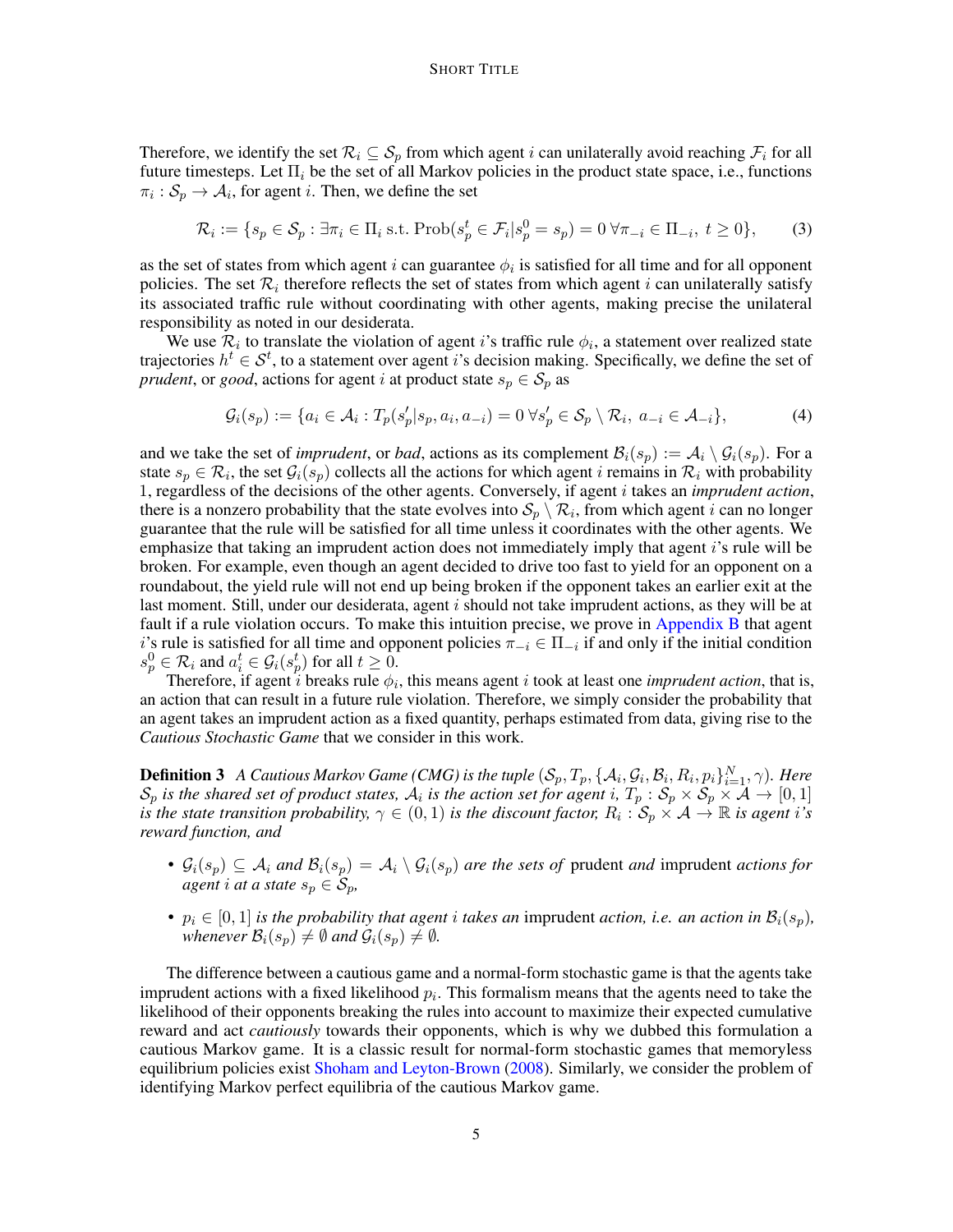**Definition 4** Let  $\Delta_i^G(s_p) = \{z_i \in \Delta(\mathcal{A}_i) : \text{Prob}(a_i \in \mathcal{G}_i(s_p)) = 1 - p_i\}$  be the set of strategies for *agent* i *in which agent* i *takes an imprudent action with probability* p<sup>i</sup> *at a state* sp*. For a Cautious Stochastic Game, a Markov perfect policy profile*  $\pi^*(s_p) \in \Delta_G(s_p) := \prod_{i=1}^N \Delta_i^G(s_p)$  *constitutes a Nash equilibrium (NE) if and only if*

$$
\pi_i^*(s) \in \underset{\pi_i(s_p) \in \Delta_i^G(s_p)}{\arg \max} \{ \mathbb{E}_{\pi_i, \pi_{-i}^*}[Q_i^{\pi^*}(s_p, a_i, a_{-i})] =: Q_i^{\pi^*}(s_p, \pi_i(s_p), \pi_{-i}^*(s_p)) \}, \quad \forall s_p \in \mathcal{S}_p, \tag{5}
$$

*for agents*  $i = 1, \ldots, N$ .

## 4. Proposed Approach

In this section we build up our approach towards the cautious Markov game that we defined in [§3.](#page-2-0) We divide our approach into three parts: First, we show how to compute  $\mathcal{R}_i$  for each agent  $i \in \{1, \ldots, N\}$ , to define a Cautious Markov Game associated with an MG and rules  $\phi_1, \ldots, \phi_N$ . Then, we analyze these games in the static setting without dynamics. Finally, we use the results from the static setting to construct algorithms to efficiently solve for Nash equilibria in the 2-player zero-sum case and compute robust (maxmin) policies for a general N-agent setting.

## 4.1. Identifying Rule-Breaking and Rule-Following Actions

To identify the rule-breaking and rule-following action sets  $\mathcal{B}_i(s_n)$  and  $\mathcal{G}_i(s_n)$  necessary to formulate the Cautious Markov Game, we need to compute the safe set of states  $\mathcal{R}_i$  associated with each agent  $i \in \{1, \ldots, N\}$ . Identifying the set  $\mathcal{R}_i$  generally involves solving a *reach-avoid game*, where the ego's objective is to steer clear of  $\mathcal{F}_i$  and the opponent's disturbance maximizes the likelihood of entering  $\mathcal{F}_i$ . For multi-agent MDPs, this can be done by taking advantage of classic results for zero-sum stochastic games [Shapley](#page-12-1) [\(1953\)](#page-12-1). Similarly, for continuous time systems, sets like  $\mathcal{R}_i$ defined in [\(3\)](#page-4-0) are often computed using Hamilton-Jacobi reachability analysis [Bansal et al.](#page-10-9) [\(2017\)](#page-10-9).

We make a simple observation to reduce computational cost: Since there are a finite number of decisions that the other agents can make, we can perform any robust (i.e. for all opponent actions) reachability computation for agent i by *uniformly randomizing* over the decisions made by the opposing agents.

Definition 5 *We write the transition dynamics associated with randomizing the actions of all agents except* i *as*

$$
T_i(s_p'|s_p, a_i) := \frac{1}{|\mathcal{A}_{-i}|} \sum_{a_{-i} \in \mathcal{A}_{-i}} T_p(s_p'|s_p, a_i, a_{-i}).
$$
\n(6)

<span id="page-5-0"></span>Using the randomized transition function, we then solve a single agent reachability problem.

**Theorem 6** Define the MDP  $(S_p, T_i, A_i, R_i^{\text{reach}}, \gamma)$  as a reachability problem for each agent  $i =$ 1, . . . , N*, with*

$$
R_i^{\text{reach}}(s_p, a_i) = \begin{cases} -1 & \text{if } s_p \in \mathcal{F}_i \\ 0 & \text{else} \end{cases} \tag{7}
$$

and  $\gamma \in (0,1)$ *. Let*  $\pi_i^{\text{reach}}$ *, V*<sub>i</sub><sup>reach</sup> *be the optimal policy and value function associated with this MDP. Then, it holds that*

$$
\mathcal{R}_i = \{ s_p \in \mathcal{S}_p : V_i^{\text{reach}}(s_p) = 0 \}. \tag{8}
$$

For a proof of [Theorem 6,](#page-5-0) see [Appendix C.](#page-14-1) Therefore, we can compute  $\mathcal{R}_i$ , and by extension  $\mathcal{G}_i(s_p)$ and  $\mathcal{B}_i(s_p)$ , efficiently using single-agent value iteration.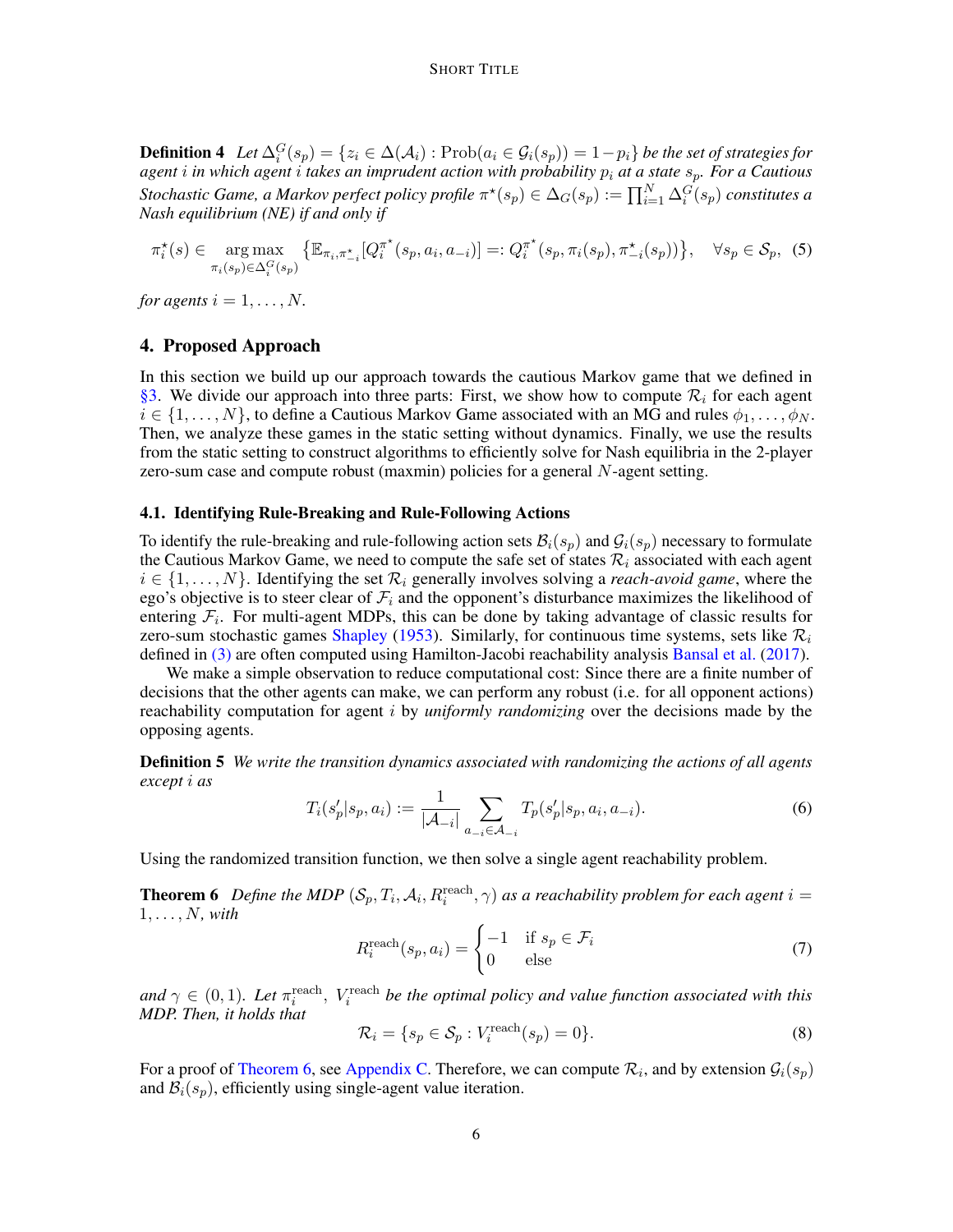### 4.2. Games with Priors Over Actions

To build out the machinery to handle stochastic games with rule-breaking likelihoods, we first discuss how definition [4](#page-4-1) extends the Nash equilibrium concept for static games without dynamics. In our setting, we know the likelihood of agent i taking an action in  $B_i$  is  $p_i$  a priori, so we say that these games have a *prior over actions*.

Clearly, the set of mixed profiles that satisfy the prior over actions,  $\pi_i \in \Delta_i^G$  and, by extension,  $\Delta_G := \prod_{i=1}^N \Delta_i^G$  are convex. Although definition [4](#page-4-1) appears similar to the regular definition of a mixed Nash equilibrium, the constraint set  $\Delta_G \subseteq \Delta := \prod_{i=1}^N \Delta(\mathcal{A}_i)$  is different. The prior over actions indicates some partial knowledge of the behavior of other agents, such as an estimate of the likelihood that a road user will act to violate a traffic rule. There need not exist any mixed Nash equilibria to the game that happen to satisfy the prior over actions, whereas it is trivial to show that an equilibrium according to definition [4](#page-4-1) has to exist for a game with priors over actions by repeating [Nash](#page-11-11)'s classic fixed-point proof, since  $\Delta_G$  is a convex subset of  $\Delta$  Nash [\(1950\)](#page-11-11). Therefore, specifying games with priors over actions allows us to align the result of game theoretic analysis with partial observations on an opponent's behavior without modifying the incentive structures of the agents. Moreover, by selecting  $p_i = 0$  and  $\mathcal{G}_i = \mathcal{A}_i$ , it should be readily apparent that games with priors over actions generalize normal-form games. Therefore, general games with priors over actions inherit at least the computational hardness of general-sum normal-form games (specifically, PPAD-completeness [Roughgarden](#page-12-11) [\(2016\)](#page-12-11)), so we consider efficiently solving these games in a general setting intractable.

Because identifying equilibria for general-sum  $N$ -player games is a computationally intractable problem, we instead focus on computing worst-case, or robust, strategies and payoffs for each agent. To compute robust payoffs for agent  $i$ , we assume that all the other agents centrally coordinate their decisions to frustrate agent  $i$ , while still satisfying the prior over actions.

**Definition 7** For a game with priors over actions, let  $\Delta_{-i}^R = \{z_{-i} \in \Delta(\mathcal{A}_{-i}) : \text{Prob}(a_j \in \mathcal{B}_j) =$  $p_j \quad \forall j \neq i$ *}. Then, the robust payoff*  $R_i^{\star}$  *and robust strategy*  $z_i^{\star} \in \Delta_i^G$  *for agent*  $i \in \{1, \ldots, N\}$  *are the solution and optimizer of the (maxmin) problem*

<span id="page-6-1"></span><span id="page-6-0"></span>
$$
R_i^* = \max_{z_i \in \Delta_i^G} \min_{z_{-i} \in \Delta_{-i}^R} R_i(z_i, z_{-i}).
$$
\n(9)

In [Appendix E](#page-16-0) we show that we can solve  $(9)$  using linear programming  $(LP)$  in two separate ways: one uses using LP duality, and one takes advantage of an interpretation involving  $p_i$ -biased coin tosses. Because  $\Delta_{-i}^G$  parametrizes only strategy profiles where the opponents behave independently of each other and  $\Delta_{-i}^R$  does not, we get a lower-bound certificate of performance when agent *i* plays strategy  $z_i^*$ . That is,  $R_i^* \leq R_i(z_i^*, z_{-i})$  for all  $z_{-i} \in \Delta_{-i}^G \subseteq \Delta_{-i}^R$ .

It is a classic result in game theory that robust strategies correspond to the unique Nash equilibrium for 2-player zero-sum games [Dasgupta et al.](#page-10-10) [\(2008\)](#page-10-10); [Shoham and Leyton-Brown](#page-12-7) [\(2008\)](#page-12-7). This classic result also applies to games with priors over actions, we include a proof in [Appendix D.](#page-15-0)

#### 4.3. Cautious Stochastic Games

Now that we analyzed the static, or zero-shot, setting with no dynamics as games with priors over actions, we return to the cautious stochastic games we wish to solve. In definition [4,](#page-4-1) the stage games played at each state  $s_p \in S_p$  constitute games with priors over actions. As a result, computing NEs for CMGs using a value-iteration-like algorithm is computationally hard. Moreover, it is well known that, even if we assume we could compute equilibria to the stage games, a value iteration algorithm need not converge to a NE [Greenwald and Hall](#page-11-12) [\(2003\)](#page-11-12). Instead, we compute policies for our autonomous agent, the ego agent, using a *robust value-iteration* (VI) procedure. In a robust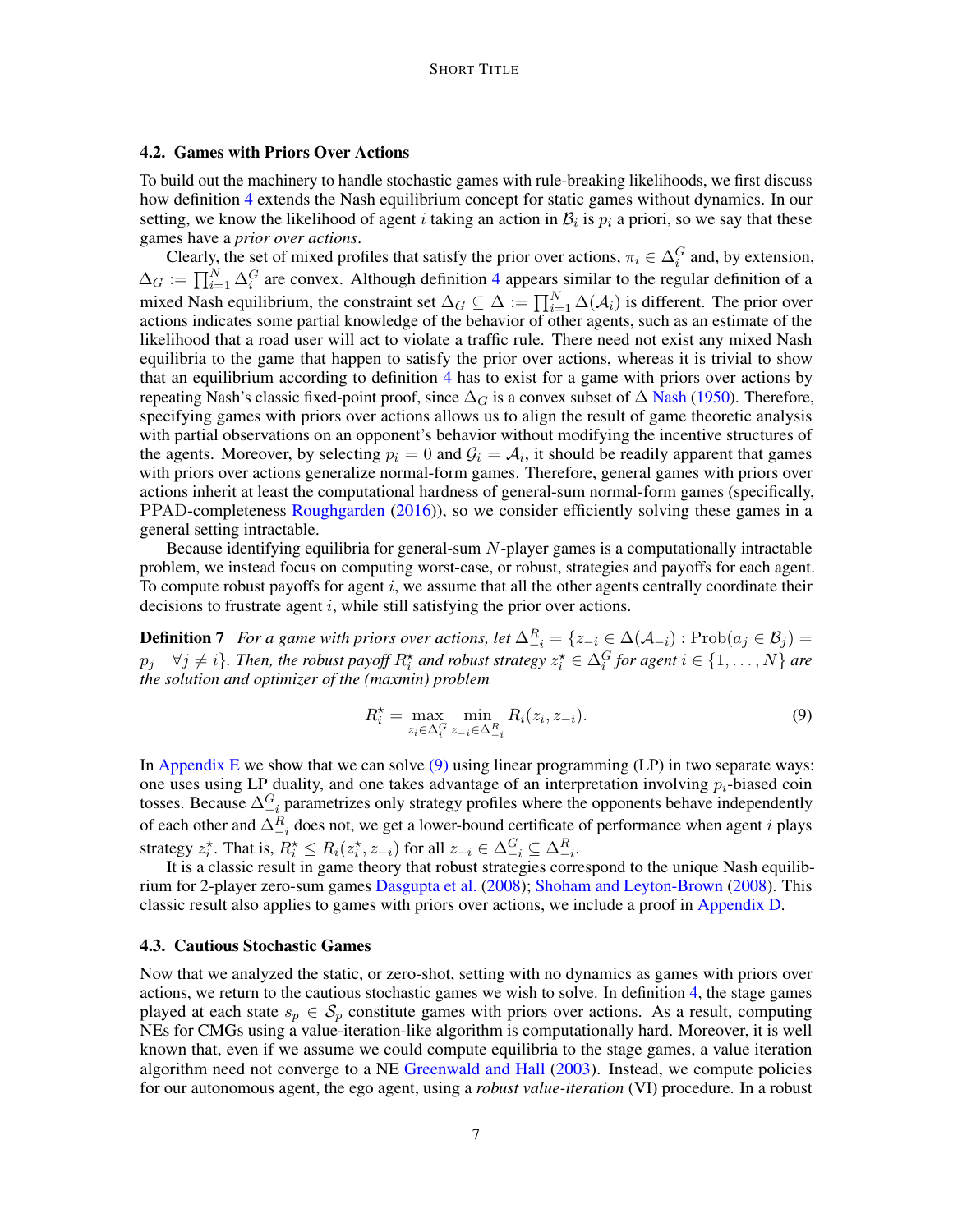VI scheme, we assume the other agents coordinate together against the ego. Therefore we solve for the robust policy and value function that satisfy equation [\(9\)](#page-6-0) at each state at each iteration. We summarize this procedure in algorithm [1.](#page-7-0) In comparison with the classical Value Iteration algorithm, in robust VI, we solve an LP at each state for each iteration. We can therefore view algorithm [1](#page-7-0) as a generalization of the classic algorithm proposed for 2-player zero-sum Markov Games in [Shapley](#page-12-1) [\(1953\)](#page-12-1).

# **Lemma 8** Algorithm [1](#page-7-0) converges to a unique fixed point  $V_i^*$  for each agent  $i = 1, ..., N$ .

For a proof of lemma [16,](#page-18-0) see [Appendix F.](#page-18-1) Moreover, since algorithm [1](#page-7-0) is a value iteration procedure and we can efficiently compute the robust problem [\(9\)](#page-6-0) using LP, it is straightforward to see that we can efficiently compute an approximate fixed point. In addition, we show that in the 2-player zero-sum case, algorithm [1](#page-7-0) identifies the unique NE of the CMG. This is an unsurprising generalization of the classic result due to [Shapley](#page-12-1) [\(1953\)](#page-12-1). For a proof, see [Appendix F.](#page-18-1) Moreover, we emphasize that the robust value function  $V_i^*$  and its associated implicit policy  $\pi_i^*$  produce a certificate of robustness for agent i, that is, that agent i's expected utility will be at least  $V_i^*$  under the implicit robust policy.

**Theorem 9** Let  $V_i^*$  be the output of algorithm [1](#page-7-0) for agent *i*, with implicit maxmin policy  $\pi_i^*$  such that  $\pi_i^*(s_p) \in \Delta_i^G(s_p)$  at each  $s_p \in S_p$ . Let  $V_i$  be the value function for agent i under  $\pi_i^*$  and any *opponent policies*  $\pi_{-i}$  *such that*  $\pi_{-i}(s_p) \in \Delta_{-i}^G(s_p)$  *at each*  $s_p \in S_p$ *. Then it holds for any*  $s_p \in S_p$ *that*  $V_i^*(s_p) \leq V_i(s_p)$ .

For a proof, see [Appendix F.](#page-18-1) We note that for general Markov games without rules, the robust policy computed for an ego robot is often much too conservative to find practical use. Especially in autonomous driving, a collision penalty for the ego agent will then result in a robust policy that assumes other road users will try to collide with the ego agent. However, by specifying the game's rules, the CMG constrains the other agents only to take actions that violate the rules with a fixed probability. Hence, if the rules are well-designed, much of the ambiguity of the other agents' behavior is eliminated a priori, reducing the conservatism of the robust policy without applying inverse RL approaches and searching for general-sum Nash equilibria.

<span id="page-7-1"></span><span id="page-7-0"></span>

|                  | <b>Algorithm 1: Cautious Markov Game</b>                                                                                                                                                  |                                                                                                      |
|------------------|-------------------------------------------------------------------------------------------------------------------------------------------------------------------------------------------|------------------------------------------------------------------------------------------------------|
|                  | <b>Robust Value Iteration</b>                                                                                                                                                             | <b>Algorithm 2:</b> Learning in Cautious                                                             |
|                  | 1 Given: CMG                                                                                                                                                                              | <b>Markov Games</b>                                                                                  |
|                  | $(S_n, \gamma, T_n, \{R_i, \mathcal{G}_i, \mathcal{B}_i, p_i\}_{i=1}^N)$ , ego agent <i>i</i> ;<br>2 $V_i^0(s_p) \leftarrow 0 \quad \forall s_p \in \mathcal{S}_p$ and $k \leftarrow 1$ ; | 1 Given: MG $(S, T, R_i, \gamma, \{A_i\}_{i=1}^N)$ , ego<br>agent <i>i</i> , trajectory dataset      |
|                  | 3 while not converged do                                                                                                                                                                  | $\mathcal{D} = \{\{s^j, a^j\}_{i=1}^{T_k}\}_{k=1}^K$ ;                                               |
|                  | for $s_p \in S_p$ , $a \in A$ do                                                                                                                                                          | 2 Construct product dynamics as per                                                                  |
|                  | $\mathfrak{s}$   $\mathcal{Q}_i^k(s_p, a) \leftarrow R_i(s_p, a) +$                                                                                                                       | definition $1$ .;                                                                                    |
|                  | $\gamma \sum_{s'_{n} \in S_{n}} T_{p}(s'_{p}   s_{p}, a) V_{i}^{k-1}(s'_{p});$                                                                                                            | $3 \mathcal{R}_i \leftarrow$ solution to reachability problem                                        |
| 6                | end                                                                                                                                                                                       | $(12)$ for $j = 1, , N$ .;                                                                           |
| $7\overline{ }$  | for $s'_p \in \mathcal{S}_p$ do                                                                                                                                                           | 4 $\mathcal{G}_i(s_p), \mathcal{B}_i(s_p) \leftarrow$ equation (4) $\forall s_p \in \mathcal{S}_p$ , |
| $\bf{8}$         | $\left  V_i^k(s_p) \leftarrow$ solution to (9) using                                                                                                                                      | $j=1,\ldots,N.$                                                                                      |
|                  | $\mathcal{Q}_i^k(s_p, \cdot);$                                                                                                                                                            | 5 $\hat{p}_i(s_p)$ $\leftarrow$ estimate of $p_i$ from D for                                         |
| $\boldsymbol{9}$ | end                                                                                                                                                                                       | $i \neq i$ .                                                                                         |
| 10               | $k \leftarrow k+1$ ;                                                                                                                                                                      | 6 Compute $\pi_i^*(s_p)$ using algorithm 1 and                                                       |
|                  | 11 end                                                                                                                                                                                    | $\{\hat{p}_i\}_{i\neq i}$ .                                                                          |
|                  | 12 return $\mathcal{Q}_i^{\star}(s_p, a)$ , $V_i^{\star}(s_p)$                                                                                                                            |                                                                                                      |
|                  |                                                                                                                                                                                           |                                                                                                      |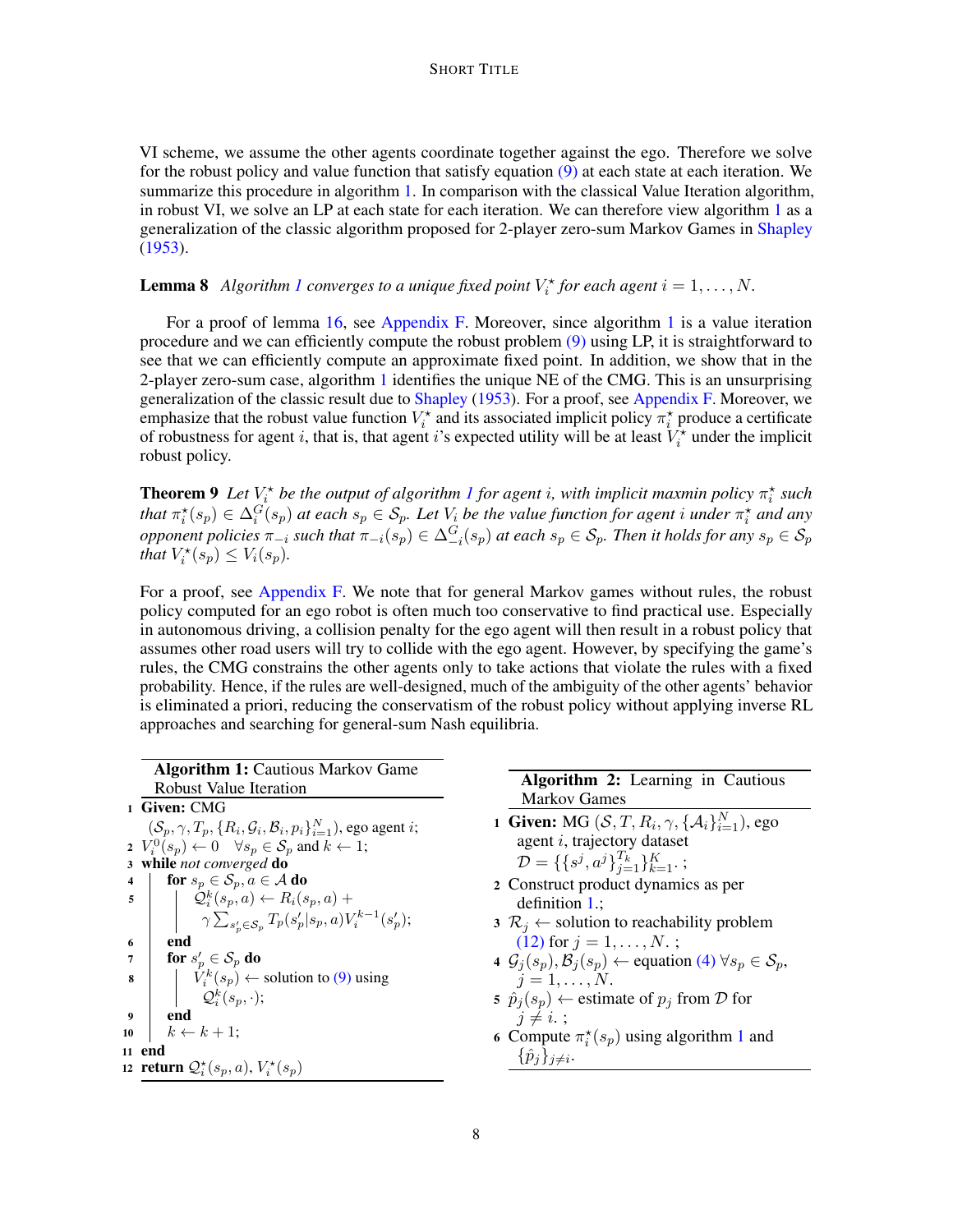#### SHORT TITLE



<span id="page-8-1"></span>Figure 1: Left two plots: NE policies for RPS for the original zero-sum game, and with a prior over actions on agent 2. Center right: Estimate of  $Prob(a_2 = \text{scissors})$  vs. the no. of games played. Right: Expected reward of agent 1: sol indicates  $R^*$  from [\(9\)](#page-6-0) under the current estimate, true compares the current policy to  $\pi_2$ , and MW compares a policy computed using the MW algorithm to  $\pi_2$ , all with  $2\sigma$  bars.

Moreover, the rule-violation probabilities  $p_i$  for all non-ego agents are straightforward to estimate from a dataset of K trajectories  $\mathcal{D} = \{\{s^j, a^j\}_{j=1}^{T_k}\}_{k=1}^K$ , by counting the events when  $a_i \in \mathcal{G}_i(s_p)$  in the product state space. Moreover, we emphasize that our results apply not only when  $p_i$  is fixed, but also when it is a function of the product state, i.e., when  $p_i : S_p \to [0, 1]$ , so that  $p_i$  can be a local property of the environment. This parallels the standard result that  $A_i$  can also be a function of the state. We summarize this approach in algorithm [2.](#page-7-1)

## <span id="page-8-0"></span>5. Simulations

Rock-Paper-Scissors (RPS): First off, we illustrate the utility of a prior over actions with a simple static example. Consider a game of rock-paper-scissors between two agents, the ego and the opponent. Each agent receives a payoff of 1 if it wins, 0 if the outcome is a stalemate, and  $-1$  if it loses, a classic zero-sum game. As is shown in [Fig. 1,](#page-8-1) the *unique* NE for rock-paper-scissors is for both players to uniformly randomize their strategies, yielding an expected payoff of 0 for each agent [Dasgupta et al.](#page-10-10) [\(2008\)](#page-10-10). Suppose now that we play many RPS games in sequence and only observe our reward and whether the human opponent played scissors or not. We might find that they do not randomize their play exactly according to the zero-sum NE. For example, as shown in [Fig. 1,](#page-8-1) we might observe over time that  $Prob(a_2 = \text{scissors}) = \frac{1}{10}$ .

Rather than identifying a payoff function that *explains* our opponent's behavior, resulting in a non zero-sum game requiring non-convex optimization to compute a NE, we can *align* the structure of the game with observations of our opponent's behavior by specifying a game with a prior over actions. As shown in [Fig. 1,](#page-8-1) specifying the prior allows us to quickly exploit partial knowledge of our actual opponent's behavior, as we quickly learn not to play rock, resulting in an expected payoff of .23 and a 41% chance of winning. Moreover, [Fig. 1](#page-8-1) also shows that online estimation of the prior over actions allows us to learn optimal behavior faster than if we apply the multiplicative weights (MW) algorithm (which even requires observing  $a_2$  at each iteration) [Roughgarden](#page-12-11) [\(2016\)](#page-12-11).

Grid World: Next, we illustrate the cautious Markov game and our solution algorithms on a grid world example with two agents, the ego and the opponent (see [Fig. 2\)](#page-9-0). Our grid world example represents a simplified depiction of a stop-signed intersection. Both agents can only move in straight lines along the grid cells; the ego moves vertically and the opponent horizontally. The middle cell at the  $(0, 0)$  coordinate, where the directions of motion of both agents intersect, represents the intersection that both agents need to cross. The Markovian dynamics of the agents are independent, each of which is described by its position and velocity  $s_i = (x_i, v_i)$ , and acceleration command  $a_i \in (-1, 0, 1)$ . We construct the transition dynamics as follows: Each agent moves its position to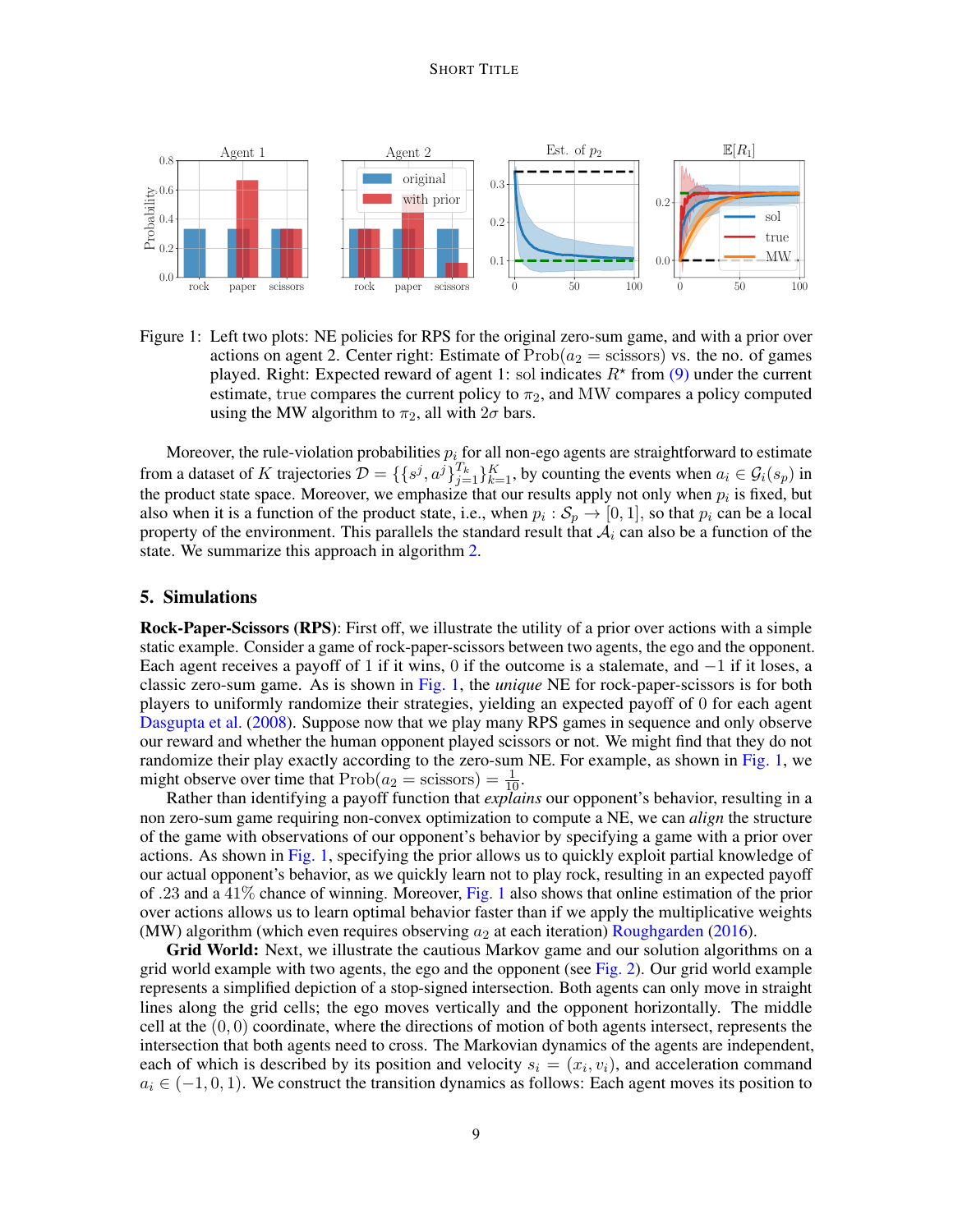### SHORT TITLE



<span id="page-9-0"></span>Figure 2: Behavior of the cautious grid-world agents. Left:  $p_2 = \frac{1}{5}$  $\frac{1}{5}$ . Right:  $p_2 = \frac{4}{5}$  $\frac{4}{5}$ . The shaded regions in the intersection indicate the states in  $S_p \setminus \mathcal{R}_i$  for the ego (blue) and opponent (red) reachable from  $s_1^0 = s_2^0 = (-2, 0)$ . The bar charts show the agents' policies.

|           | —<br>U | — |      | $=$ |
|-----------|--------|---|------|-----|
| Cautious  | 5.3    |   | .10  |     |
| Optimist  | 5.3    |   | -.93 |     |
| Pessimist |        |   |      |     |

<span id="page-9-1"></span>Table 1: Realised ego utility  $V_1(s_p^0)$  against an opponent that takes imprudent actions with probability  $p_2$ .

 $x_i + v_i$  with  $v_i \in (-1, 0, 1)$ , with a fixed transition probability  $p_t = \frac{1}{2}$  $\frac{1}{2}$  and stays in the same place with probability  $1 - p_t$ . The velocity  $v'_i$  at the next timestep is equal to the acceleration command  $a_i$ with probability 1. The agents receive a positive reward for reaching  $x_i = 2$  before their opponent and are penalized for collisions. Both agents are expected to respect the first-in-first-out (FIFO) traffic principle, necessitating an ( $\phi$  Before  $\phi'$ ) operator, which we construct from the base LTL operators as  $SB$  (read as *strictly before*) in [Appendix A.](#page-13-3) We take the atomic propositions  $A_i$ ,  $B_i$ ,  $C_i$ as indicators on whether agents 1, 2 occupy the grid cell right before the intersection (that is,  $(0, -1)$ ) and  $(-1, 0)$ ), the intersection cell  $(0, 0)$ , or have crossed the intersection (any grid coordinate greater than 0) respectively and state the FIFO rules

$$
\phi_i = (A_j \mathbf{SB} A_i) \rightarrow (C_j \mathbf{SB} B_i),
$$

for  $(i, j) \in \{(1, 2), (2, 1)\}\.$  Our ego agent should never break the rules, so we set  $p_1 = 0$ . [Fig. 2](#page-9-0) shows the qualitative behavior of the agents when the ego arrives at the stop sign first: the ego decides to cross the road if  $p_2$  is low, but lets the opponent pass when they are likely to take imprudent actions and cross out of turn. Moreover, for  $s_1^0 = (-1, 0)$  and  $s_2^0 = (-2, 1)$ , [Table 1](#page-9-1) shows that the cautious agent 1) is less conservative than a pessimistic agent that assumes  $p_2 = 1$ , and 2) performs better than an optimistic agent that assumes  $p_2 = 0$ , thereby assuming agent 2 always takes prudent actions.

# 6. Conclusion and Future Work

In this work, we developed a precise notion of what it means to for an agent to break a traffic rule in a stochastic game. First, we used this definition to convert rule-breaking, a statement over trajectories, to one over the agents' decisions. Then, given an estimate of the likelihood that agents take imprudent actions, we discussed how facts about normal-form games generally translate to the setting in which we know this prior over actions. Our simulations showed that accounting for the rule-based nature of the interaction through the prudent and imprudent actions can significantly reduce the conservatism of robust (max-min) policies on a simple example. This showcases that 1) traffic rules reduce the need for inter-agent negotiation 2) estimates of when opponents make imprudent decisions are an actionable signal in an AV stack. Therefore, we focus future work towards conducting a wide range of case studies on data that closely models the real world, for example, in the CARLA simulator [Dosovitskiy et al.](#page-10-11) [\(2017\)](#page-10-11).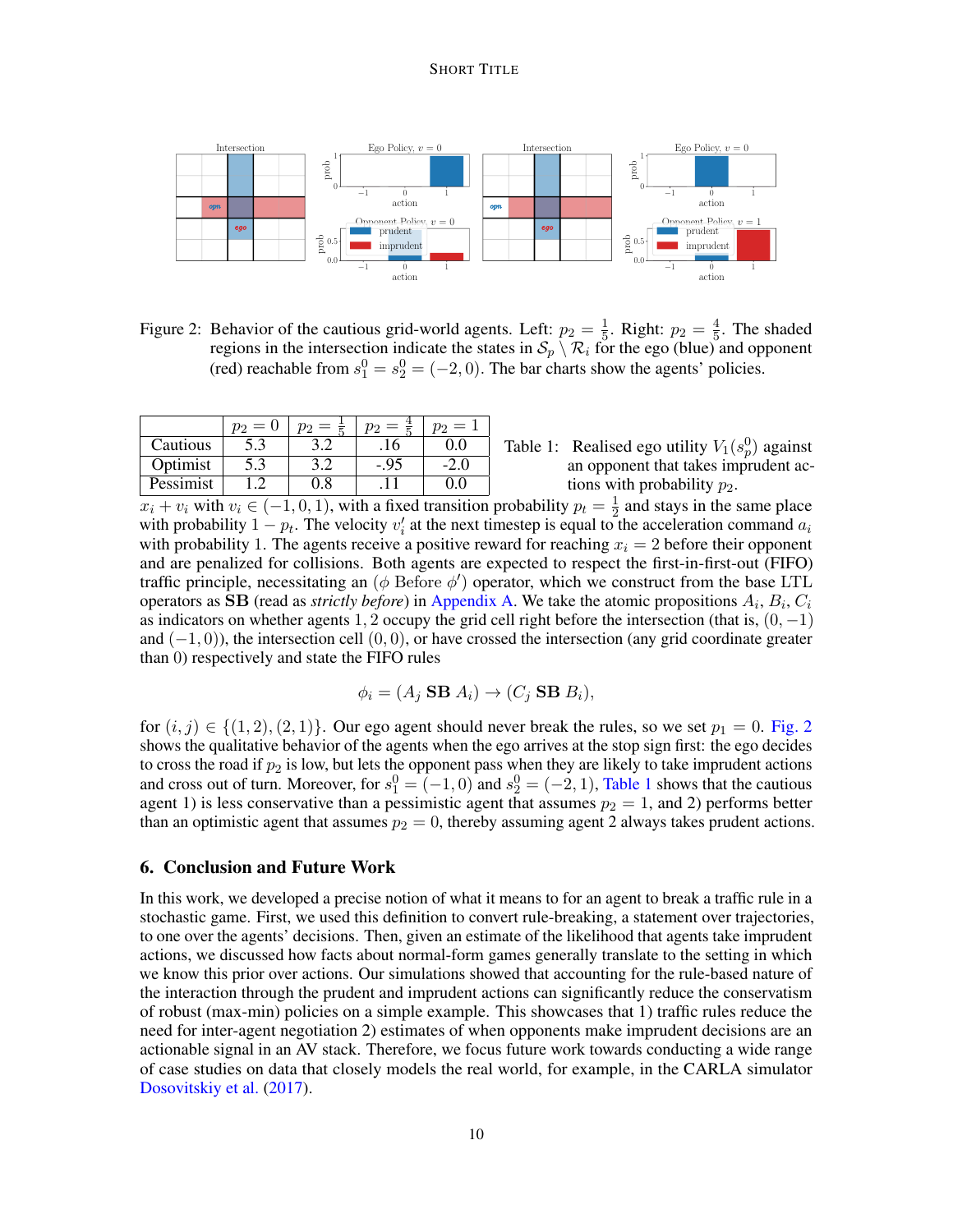# References

- <span id="page-10-2"></span>H. Bai, S. Cai, N. Ye, D. Hsu, and W. S. Lee. Intention-aware online POMDP planning for autonomous driving in a crowd. In *2015 IEEE International Conference on Robotics and Automation (ICRA)*, pages 454–460, May 2015. doi: 10.1109/ICRA.2015.7139219. ISSN: 1050-4729.
- <span id="page-10-6"></span>Christel Baier and Joost-Pieter Katoen. *Principles of model checking*. The MIT Press, Cambridge, Mass, 2008. ISBN 978-0-262-02649-9. OCLC: ocn171152628.
- <span id="page-10-0"></span>Tirthankar Bandyopadhyay, Kok Sung Won, Emilio Frazzoli, David Hsu, Wee Sun Lee, and Daniela Rus. Intention-Aware Motion Planning. In *Algorithmic Foundations of Robotics X*, volume 86, pages 475–491. Springer Berlin Heidelberg, Berlin, Heidelberg, 2013. ISBN 978-3-642-36278-1 978-3-642-36279-8. doi: 10.1007/978-3-642-36279-8 29. URL [http:](http://link.springer.com/10.1007/978-3-642-36279-8_29) [//link.springer.com/10.1007/978-3-642-36279-8\\_29](http://link.springer.com/10.1007/978-3-642-36279-8_29). Series Title: Springer Tracts in Advanced Robotics.
- <span id="page-10-9"></span>Somil Bansal, Mo Chen, Sylvia Herbert, and Claire J. Tomlin. Hamilton-jacobi reachability: A brief overview and recent advances, 2017.
- <span id="page-10-5"></span>Tamer Başar and Geert Jan Olsder. 6. Nash and Saddle-Point Equilibria of Infinite Dynamic Games, pages 265–363. 1998. doi: 10.1137/1.9781611971132.ch6. URL [https://epubs.siam.](https://epubs.siam.org/doi/abs/10.1137/1.9781611971132.ch6) [org/doi/abs/10.1137/1.9781611971132.ch6](https://epubs.siam.org/doi/abs/10.1137/1.9781611971132.ch6).
- <span id="page-10-1"></span>Sebastian Brechtel, Tobias Gindele, and Rudiger Dillmann. Probabilistic MDP-behavior planning for ¨ cars. In *2011 14th International IEEE Conference on Intelligent Transportation Systems (ITSC)*, pages 1537–1542, October 2011. doi: 10.1109/ITSC.2011.6082928. ISSN: 2153-0017.
- <span id="page-10-3"></span>Andreas Britzelmeier and Axel Dreves. A decomposition algorithm for Nash equilibria in intersection management. *Optimization*, 0(0):1–38, June 2020. ISSN 0233-1934. doi: 10.1080/02331934.2020. 1786088. URL <https://doi.org/10.1080/02331934.2020.1786088>. Publisher: Taylor & Francis eprint: https://doi.org/10.1080/02331934.2020.1786088.
- <span id="page-10-10"></span>Sanjoy Dasgupta, Christos Papadimitriou, and Umesh Vazirani. *Algorithms*. McGraw-Hill, 2008. ISBN 978-0-07-352340.
- <span id="page-10-8"></span>Giuseppe De Giacomo and Moshe Y. Vardi. Linear Temporal Logic and Linear Dynamic Logic on Finite Traces. In *IJCAI '13 Proceedings of the Twenty-Third international joint conference on Artificial Intelligence*, pages 854–860. Association for Computing Machinery, 2013. URL [https:](https://scholarship.rice.edu/handle/1911/78495) [//scholarship.rice.edu/handle/1911/78495](https://scholarship.rice.edu/handle/1911/78495). Accepted: 2014-11-21T22:06:43Z.
- <span id="page-10-7"></span>Jonathan DeCastro, Karen Leung, Nikos Arechiga, and Marco Pavone. Interpretable Policies from Formally-Specified Temporal Properties. In *2020 IEEE 23rd International Conference on Intelligent Transportation Systems (ITSC)*, pages 1–7, Rhodes, Greece, September 2020. IEEE. ISBN 978-1-72814-149-7. doi: 10.1109/ITSC45102.2020.9294442. URL [https:](https://ieeexplore.ieee.org/document/9294442/) [//ieeexplore.ieee.org/document/9294442/](https://ieeexplore.ieee.org/document/9294442/).
- <span id="page-10-11"></span>Alexey Dosovitskiy, German Ros, Felipe Codevilla, Antonio Lopez, and Vladlen Koltun. CARLA: An open urban driving simulator. In *Proceedings of the 1st Annual Conference on Robot Learning*, pages 1–16, 2017.
- <span id="page-10-4"></span>Axel Dreves and Matthias Gerdts. A generalized Nash equilibrium approach for optimal control problems of autonomous cars. *Optimal Control Applications and Methods*, 39(1):326–342, 2018. ISSN 1099-1514. doi: 10.1002/oca.2348. URL [http://onlinelibrary.wiley.com/doi/](http://onlinelibrary.wiley.com/doi/abs/10.1002/oca.2348) [abs/10.1002/oca.2348](http://onlinelibrary.wiley.com/doi/abs/10.1002/oca.2348). eprint: https://onlinelibrary.wiley.com/doi/pdf/10.1002/oca.2348.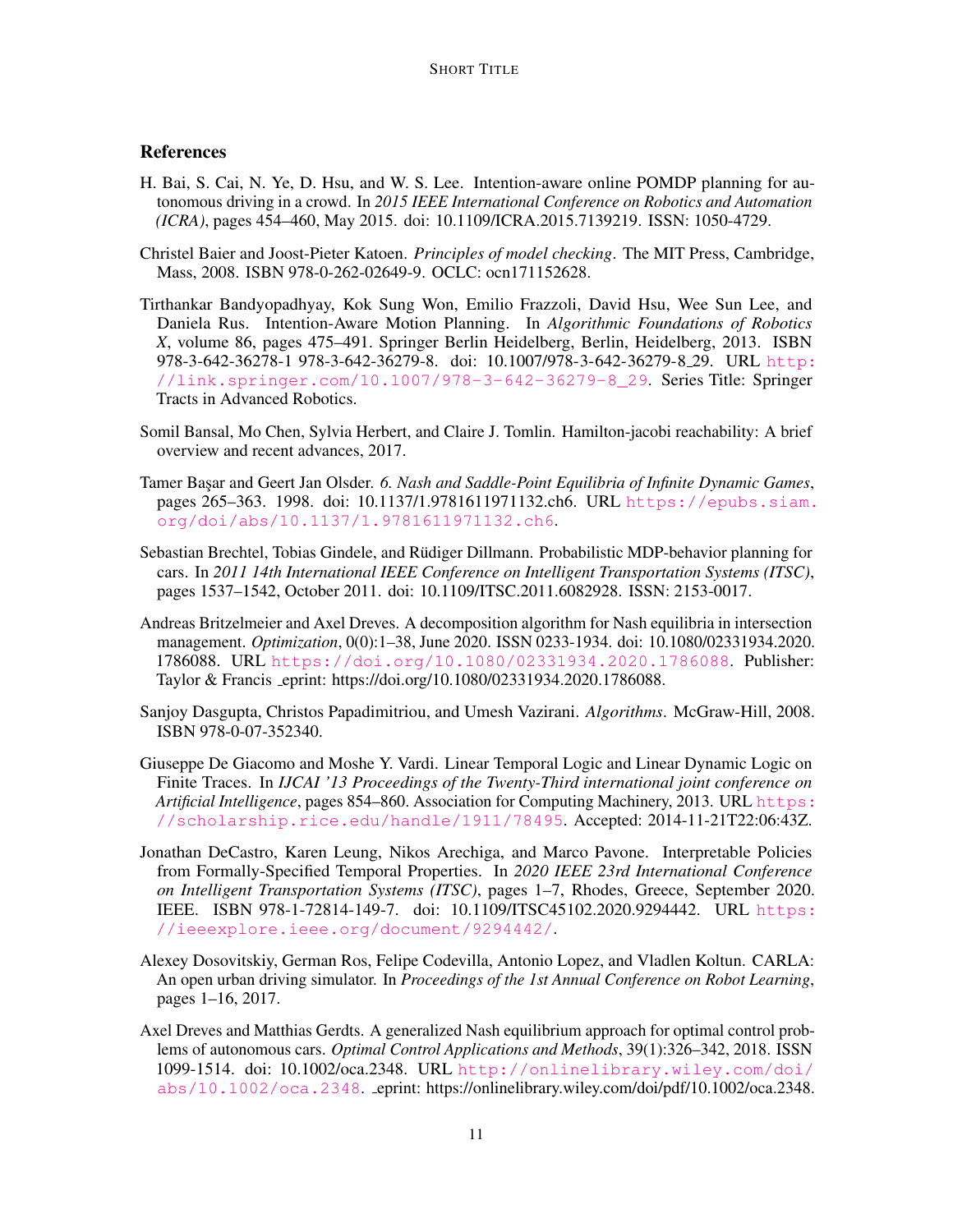- <span id="page-11-6"></span>Klemens Esterle, Luis Gressenbuch, and Alois Knoll. Formalizing Traffic Rules for Machine Interpretability. *2020 IEEE 3rd Connected and Automated Vehicles Symposium (CAVS)*, pages 1–7, November 2020. doi: 10.1109/CAVS51000.2020.9334599. URL [http://arxiv.org/](http://arxiv.org/abs/2007.00330) [abs/2007.00330](http://arxiv.org/abs/2007.00330). arXiv: 2007.00330.
- <span id="page-11-3"></span>David Fridovich-Keil, Ellis Ratner, Lasse Peters, Anca D. Dragan, and Claire J. Tomlin. Efficient iterative linear-quadratic approximations for nonlinear multi-player general-sum differential games. In *2020 IEEE International Conference on Robotics and Automation (ICRA)*, pages 1475–1481, 2020. doi: 10.1109/ICRA40945.2020.9197129.
- <span id="page-11-1"></span>Enric Galceran, Alexander Cunningham, Ryan Eustice, and Edwin Olson. Multipolicy Decision-Making for Autonomous Driving via Changepoint-based Behavior Prediction. In *Robotics: Science and Systems XI*. Robotics: Science and Systems Foundation, July 2015. ISBN 978-0-9923747- 1-6. doi: 10.15607/RSS.2015.XI.043. URL [http://www.roboticsproceedings.org/](http://www.roboticsproceedings.org/rss11/p43.pdf) [rss11/p43.pdf](http://www.roboticsproceedings.org/rss11/p43.pdf).
- <span id="page-11-12"></span>Amy Greenwald and Keith Hall. Correlated Q-Learning. page 8, 2003.
- <span id="page-11-0"></span>Boris Ivanovic and Marco Pavone. The trajectron: Probabilistic multi-agent trajectory modeling with dynamic spatiotemporal graphs. In *Proceedings of the IEEE/CVF International Conference on Computer Vision (ICCV)*, October 2019.
- <span id="page-11-2"></span>Simon Le Cleac'h, Mac Schwager, and Zachary Manchester. ALGAMES: A Fast Augmented Lagrangian Solver for Constrained Dynamic Games. *Autonomous Robots*, 2021.
- <span id="page-11-9"></span>Karen Leung, Nikos Arechiga, and Marco Pavone. Back-propagation through Signal Temporal Logic ´ Specifications: Infusing Logical Structure into Gradient-Based Methods. *arXiv:2008.00097 [cs, eess]*, January 2021. URL <http://arxiv.org/abs/2008.00097>. arXiv: 2008.00097.
- <span id="page-11-7"></span>Xiao Li, Cristian-Ioan Vasile, and Calin Belta. Reinforcement learning with temporal logic rewards. In *2017 IEEE/RSJ International Conference on Intelligent Robots and Systems (IROS)*, pages 3834–3839, Vancouver, BC, September 2017. IEEE. ISBN 978-1-5386-2682-5. doi: 10.1109/ IROS.2017.8206234. URL <http://ieeexplore.ieee.org/document/8206234/>.
- <span id="page-11-11"></span>John F. Nash. Equilibrium points in n-person games. *Proceedings of the National Academy of Sciences*, 36(1):48–49, 1950. ISSN 0027-8424. doi: 10.1073/pnas.36.1.48.
- <span id="page-11-4"></span>Andrew Y. Ng and Stuart Russell. Algorithms for Inverse Reinforcement Learning. In *in Proc. 17th International Conf. on Machine Learning*, pages 663–670. Morgan Kaufmann, 2000.
- <span id="page-11-10"></span>Judea Pearl. *Causality*. Cambridge University Press, 2 edition, 2009. doi: 10.1017/ CBO9780511803161.
- <span id="page-11-5"></span>Lasse Peters, David Fridovich-Keil, Vicenç Rubies-Royo, Claire Tomlin, and Cyrill Stachniss. Inferring objectives in continuous dynamic games from noise-corrupted partial state observations. 07 2021. doi: 10.15607/RSS.2021.XVII.030.
- <span id="page-11-8"></span>Vasumathi Raman, Alexandre Donzé, Dorsa Sadigh, Richard M. Murray, and Sanjit A. Seshia. Reactive synthesis from signal temporal logic specifications. In *Proceedings of the 18th International Conference on Hybrid Systems: Computation and Control*, HSCC '15, pages 239–248, New York, NY, USA, April 2015. Association for Computing Machinery. ISBN 978-1-4503-3433-4. doi: 10.1145/2728606.2728628. URL <https://doi.org/10.1145/2728606.2728628>.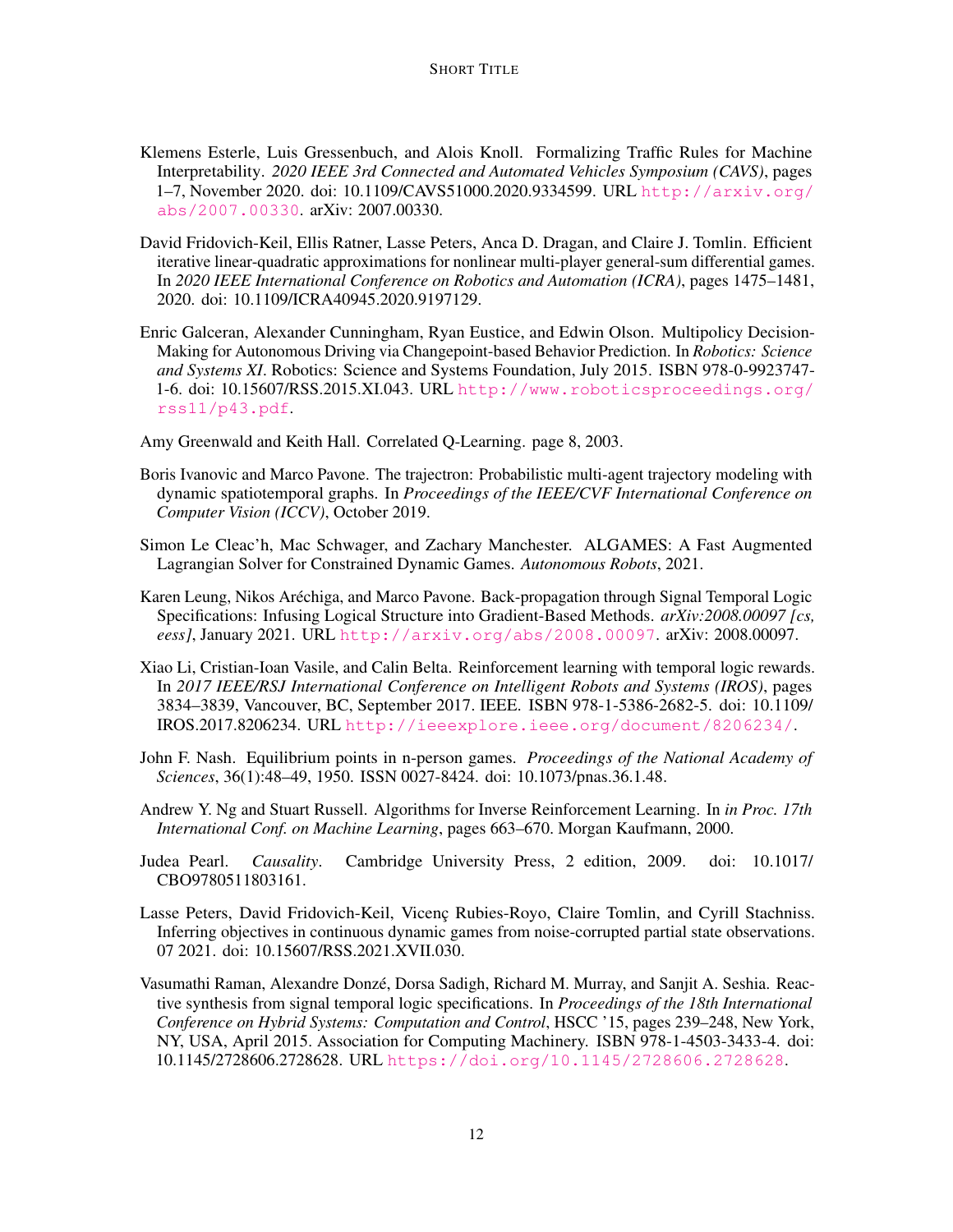- <span id="page-12-8"></span>Albert Rizaldi and Matthias Althoff. Formalising Traffic Rules for Accountability of Autonomous Vehicles. In *2015 IEEE 18th International Conference on Intelligent Transportation Systems*, pages 1658–1665, Gran Canaria, Spain, September 2015. IEEE. ISBN 978-1-4673-6596-3. doi: 10. 1109/ITSC.2015.269. URL <http://ieeexplore.ieee.org/document/7313361/>.
- <span id="page-12-11"></span>Tim Roughgarden. *Twenty Lectures on Algorithmic Game Theory*. Cambridge University Press, Cambridge, 2016. ISBN 978-1-107-17266-1. doi: 10.1017/CBO9781316779309. URL [https://www.cambridge.org/](https://www.cambridge.org/core/books/twenty-lectures-on-algorithmic-game-theory/A9D9427C8F43E7DAEF8C702755B6D72B) [core/books/twenty-lectures-on-algorithmic-game-theory/](https://www.cambridge.org/core/books/twenty-lectures-on-algorithmic-game-theory/A9D9427C8F43E7DAEF8C702755B6D72B) [A9D9427C8F43E7DAEF8C702755B6D72B](https://www.cambridge.org/core/books/twenty-lectures-on-algorithmic-game-theory/A9D9427C8F43E7DAEF8C702755B6D72B).
- <span id="page-12-9"></span>D. Sadigh, E. S. Kim, S. Coogan, S. S. Sastry, and S. A. Seshia. A learning based approach to control synthesis of Markov decision processes for linear temporal logic specifications. In *53rd IEEE Conference on Decision and Control*, pages 1091–1096, December 2014. doi: 10.1109/CDC.2014. 7039527. ISSN: 0191-2216.
- <span id="page-12-3"></span>D. Sadigh, S. S. Sastry, S. A. Seshia, and A. Dragan. Information gathering actions over human internal state. In *2016 IEEE/RSJ International Conference on Intelligent Robots and Systems (IROS)*, pages 66–73, October 2016a. doi: 10.1109/IROS.2016.7759036. ISSN: 2153-0866.
- <span id="page-12-5"></span>Dorsa Sadigh, Shankar Sastry, Sanjit A Seshia, and Anca D Dragan. Planning for Autonomous Cars that Leverage Effects on Human Actions. page 9, 2016b.
- <span id="page-12-2"></span>Tim Salzmann, Boris Ivanovic, Punarjay Chakravarty, and Marco Pavone. Trajectron++: Dynamically-feasible trajectory forecasting with heterogeneous data. In *Computer Vision – ECCV 2020*, pages 683–700, Cham, 2020. Springer International Publishing. ISBN 978-3-030-58523-5.
- <span id="page-12-0"></span>Wilko Schwarting, Javier Alonso-Mora, and Daniela Rus. Planning and Decision-Making for Autonomous Vehicles. *Annual Review of Control, Robotics, and Autonomous Systems*, 1(1): 187–210, 2018. doi: 10.1146/annurev-control-060117-105157. URL [https://doi.org/10.](https://doi.org/10.1146/annurev-control-060117-105157) [1146/annurev-control-060117-105157](https://doi.org/10.1146/annurev-control-060117-105157).
- <span id="page-12-1"></span>L. S. Shapley. Stochastic Games. *Proceedings of the National Academy of Sciences*, 39(10): 1095–1100, October 1953. Publisher: National Academy of Sciences Section: Mathematics.
- <span id="page-12-7"></span>Yoav Shoham and Kevin Leyton-Brown. *Multiagent Systems: Algorithmic, Game-Theoretic, and Logical Foundations*. Cambridge University Press, 2008. doi: 10.1017/CBO9780511811654.
- <span id="page-12-4"></span>Riccardo Spica, Davide Falanga, Eric Cristofalo, Eduardo Montijano, Davide Scaramuzza, and Mac Schwager. A Real-Time Game Theoretic Planner for Autonomous Two-Player Drone Racing. *IEEE Transactions on Robotics*, 36(5), 2020.
- <span id="page-12-10"></span>C. Sun, X. Li, and C. Belta. Automata Guided Semi-Decentralized Multi-Agent Reinforcement Learning. In *2020 American Control Conference (ACC)*, pages 3900–3905, July 2020. doi: 10.23919/ACC45564.2020.9147704. ISSN: 2378-5861.
- <span id="page-12-6"></span>Mingyu Wang, Zijian Wang, John Talbot, J. Christian Gerdes, and Mac Schwager. Game Theoretic Planning for Self-Driving Cars in Competitive Scenarios. In *Robotics: Science and Systems XV*. Robotics: Science and Systems Foundation, June 2019. ISBN 978-0-9923747-5-4. doi: 10.15607/RSS.2019.XV.048. URL [http://www.roboticsproceedings.org/rss15/](http://www.roboticsproceedings.org/rss15/p48.pdf) [p48.pdf](http://www.roboticsproceedings.org/rss15/p48.pdf).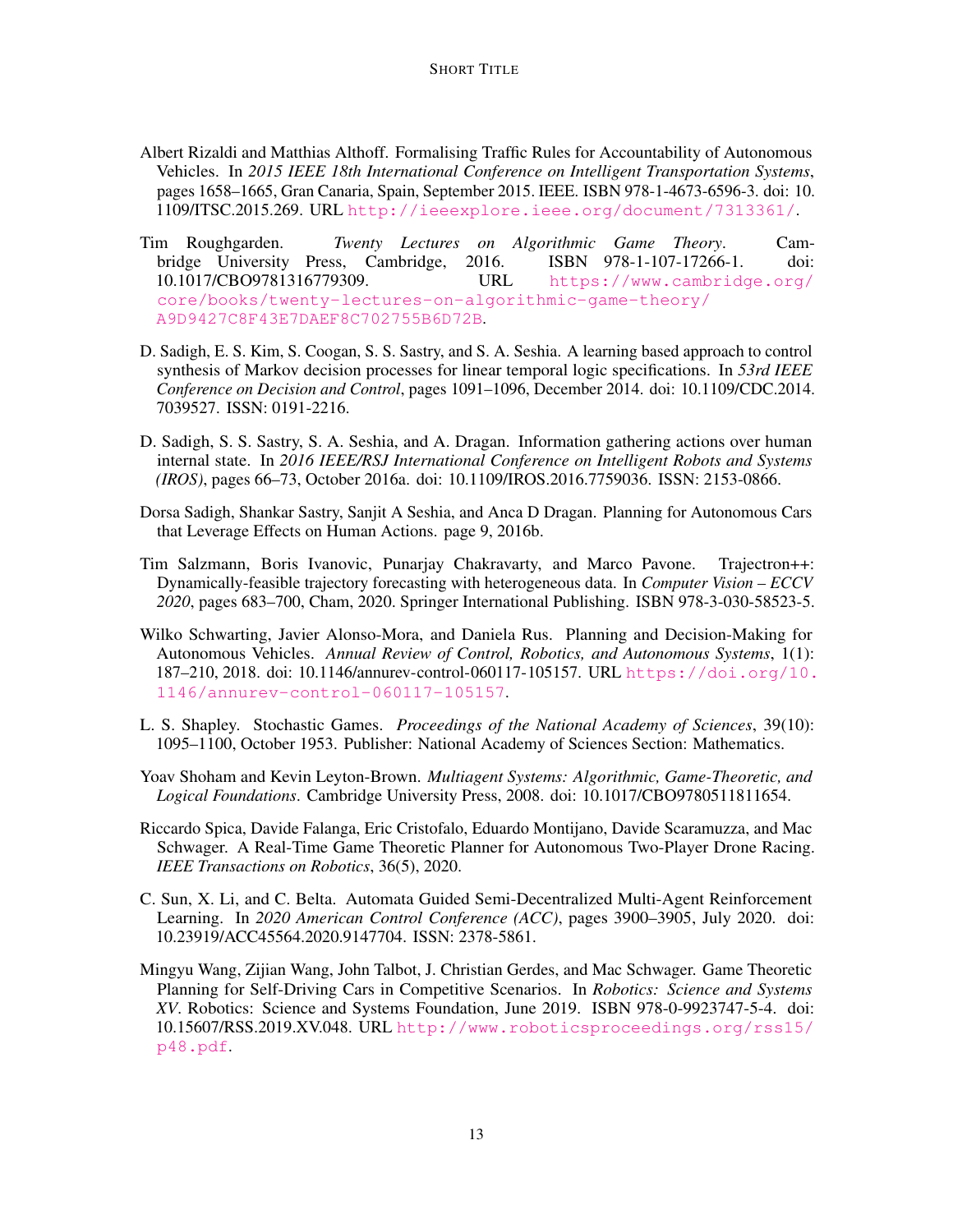

- <span id="page-13-4"></span>Figure 3: Left: Finite state machine associated with the loose before operator. Right: FSM associated with the strict before operator. Initial state is indicated with the arrow from the top, accepting conditions are represented with doubly circled nodes.
- <span id="page-13-2"></span>E. M. Wolff, U. Topcu, and R. M. Murray. Robust control of uncertain Markov Decision Processes with temporal logic specifications. In *2012 IEEE 51st IEEE Conference on Decision and Control (CDC)*, pages 3372–3379, December 2012. doi: 10.1109/CDC.2012.6426174. ISSN: 0743-1546.
- <span id="page-13-0"></span>G. Ye, Q. Lin, T.-H. Juang, and H. Liu. Collision-free Navigation of Human-centered Robots via Markov Games. In *2020 IEEE International Conference on Robotics and Automation (ICRA)*, pages 11338–11344, May 2020. doi: 10.1109/ICRA40945.2020.9196810. ISSN: 2577-087X.
- <span id="page-13-1"></span>Alessandro Zanardi, Enrico Mion, Mattia Bruschetta, Saverio Bolognani, Andrea Censi, and Emilio Frazzoli. Urban Driving Games With Lexicographic Preferences and Socially Efficient Nash Equilibria. *IEEE Robotics and Automation Letters*, 6(3):4978–4985, July 2021. ISSN 2377-3766. doi: 10.1109/LRA.2021.3068657. Conference Name: IEEE Robotics and Automation Letters.

# <span id="page-13-3"></span>Appendix A. Defining the "Before" Operator in LTL.

Many traffic rules and conventions specify certain events should happen in the right order, if they are to occur at all. An ability to express a requirement that one event should occur *before* another is indispensable to properly encode real-world traffic rules like the FIFO principle at a stop-signed intersection. We show such an operator can directly be constructed from the base operators  $U, X$  in LTL syntax [Baier and Katoen](#page-10-6) [\(2008\)](#page-10-6). However, some nuance exists in the definition of a "before" operator: For example, should an operator that requires "x before  $y$ " allow x and y to occur at the same instant or not? We define both a strict and a loose "before" operator to express either requirement.

**Definition 10** For two LTL formulae x and y, we define the loose before operator as  $xLBy :=$  $(-y)Ux$ *. If an input trace*  $h \models xLBy$ *, we say x happens loosely before y.* 

**Definition 11** *For two* LTL *formulae* x and y, we define the strict before *operator* as  $xSBy :=$  $\neg(y \mathbf{LB} x) = \neg((\neg x) \mathbf{U} y)$ . If an input trace  $h \models x \mathbf{SB} y$ , we say x happens strictly before y.

We illustrate the behavior of the loose and strong before operators using their corresponding finite state machines, shown in [Fig. 3.](#page-13-4) Besides the fact that both operators encode the basic idea that  $x$ should occur before y, it is apparent that the *loose before* operator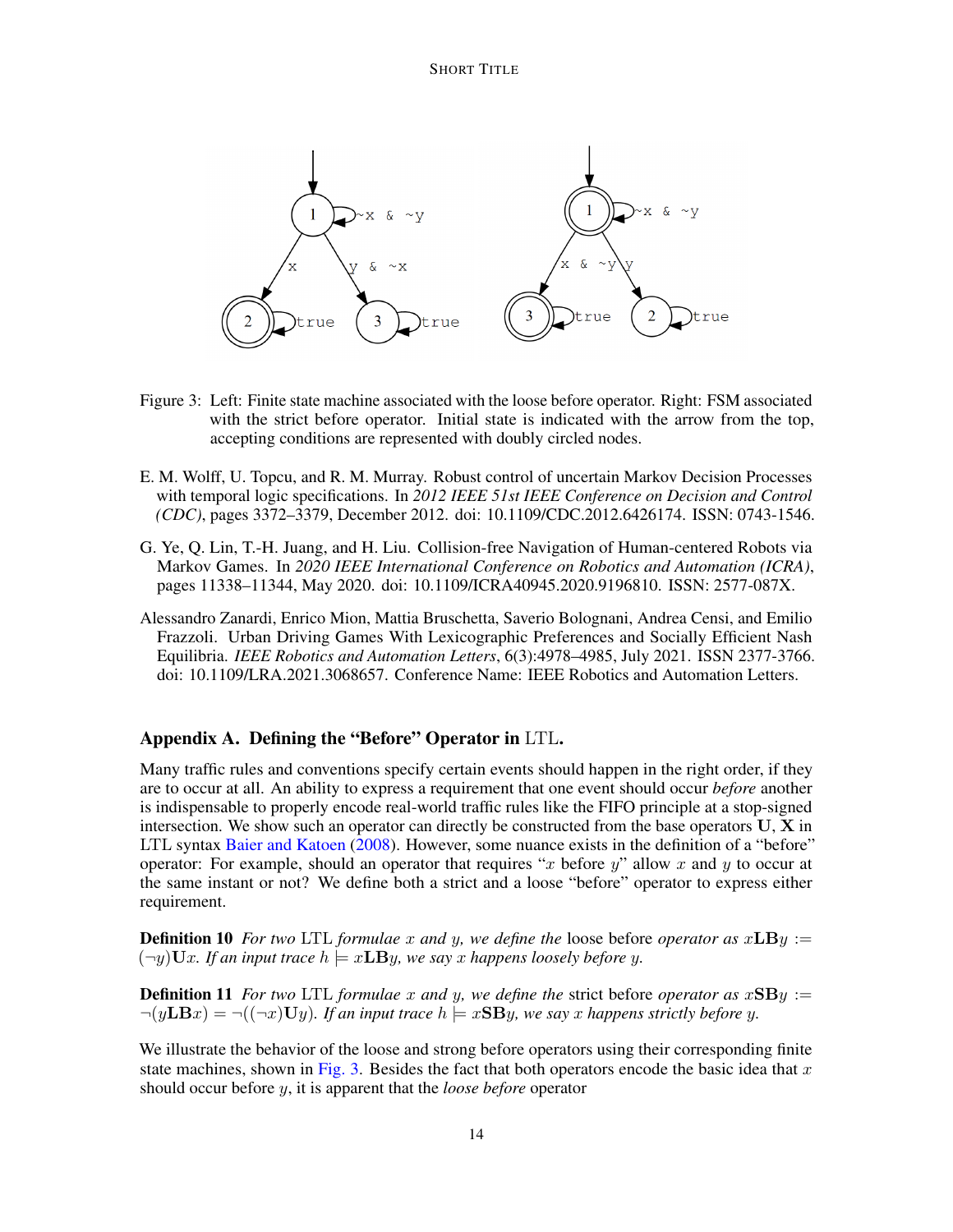- 1. allows  $x$  and  $y$  to be satisfied for the first time simultaneously,
- 2. requires  $x$  to be satisfied at some point in time.

In contrast, the *strict before* operator

- 1. does not require x or  $y$  to be satisfied at some point in time,
- 2. requires x to be satisfied strictly before y is satisfied for the first time.

Since the *strict before* operator is accepting by default and disallows events happening simultaneously, it presents a useful tool in modelling real-world traffic rules that satisfy our desiderata.

## <span id="page-14-0"></span>Appendix B. Prudent and Imprudent actions

<span id="page-14-2"></span>**Lemma 12** *If*  $s_p \in \mathcal{R}_i$ , then there exists an action  $a_i \in \mathcal{A}_i$  so that  $T_p(s'_p|s_p, a_i, a_{-i}) = 0$  for all  $s'_p \in S_p \setminus R_i$  and  $a_{-i} \in A_{-i}$ . In other words, there exists an action  $a_i$  so that  $Prob(s'_p \in R_i) = 1$ .

**Proof** Since  $s_p$  is in  $\mathcal{R}_i$ , there exists a policy  $\pi_i$  so that  $\mathcal{F}_i$  is avoided for all time for all  $\pi_{-i} \in \Pi_{-i}$ almost surely. Therefore, if agent i starts from  $s_p$ , takes the action  $a_i = \pi_i(s_p)$ , and transitions into  $s'_p$ , then  $s'_p \notin \mathcal{F}_i$  and agent i can avoid  $\mathcal{F}_i$  from  $s'_p$  by continuing to act according to  $\pi_i$ . Therefore, there exists a policy so that  $\mathcal{F}_i$  is avoided from  $s'_p$ , implying that  $s'_p \in \mathcal{R}_i$ .

<span id="page-14-3"></span>**Theorem 13** *Define the set of* prudent, *or* good, *actions at each state*  $s_p \in S_p$  *for each agent*  $i = 1, \ldots, N$  *as the set* 

$$
\mathcal{G}_i(s) := \{ a \in \mathcal{A}_i : T_p(s_p'|s_p, a_i, a_{-i}) = 0 \,\forall s_p' \in \mathcal{S}_p \setminus \mathcal{R}_i, a_{-i} \in \mathcal{A}_{-i} \},\tag{10}
$$

*and let the set of* imprudent, *or* bad *actions be*  $\mathcal{B}_i(s_p) := \mathcal{A}_i \setminus \mathcal{G}_i(s_p)$ . *Then, for a policy*  $\pi_i \in \Pi_i$ , *it holds that*  $\text{Prob}(s_p^t \in \mathcal{F}_i | s_p^0 = s_p) = 0$  *for all*  $t \geq 0$  *and*  $\pi_{-i} \in \Pi_{-i}$  *if and only if the initial condition*  $s_p^0 \in \mathcal{R}_i$  and  $\pi_i(s_p^t) \in \mathcal{G}_i(s_p^t)$  for all  $t \geq 0$ .

**Proof** We first show the "only if" direction. If  $s_p^t \in \mathcal{R}_i$ , then lemma [12](#page-14-2) implies that  $\mathcal{G}_i(s_p^t)$  is not empty. By definition, if  $s_p^t \in \mathcal{R}_i$ , taking  $\pi_i(s_p^t) \in \mathcal{G}_i$  then implies that  $s_p^{t+1} \in \mathcal{R}_i$ . Moreover,  $\mathcal{F}_i \cap \mathcal{R}_i = \emptyset$ , so if  $s_p^0 \in \mathcal{R}_i$ , then the unilateral policy  $\pi_i$  for agent i guarantees  $\mathcal{F}_i$  is avoided by induction.

<span id="page-14-1"></span>Now we show the other direction. Assume that under  $\pi_i \in \Pi_i$ , the state never enters  $\mathcal{F}_i$  from some initial condition for any opponent policy  $\pi_{-i} \in \Pi_{-i}$ . We proceed by contradiction: Suppose that there exists some  $t \geq 0$  and some realizable trajectory history  $h_p^t \in S_p^t$  under  $\pi_i$  from  $s_p^0$  for which  $a_i^t = \pi_i(s_p^t) \notin \mathcal{G}_i(s_p^t)$ . Then, by the definition of  $\mathcal{G}_i(s_p^t)$ , it holds that  $\text{Prob}(s_p^{t+1} \notin \mathcal{R}_i) > 0$ for some  $a_{-i} \in \mathcal{A}_{-i}$ . By the definition of  $\mathcal{R}_i$ , there are no policies in  $\Pi_i$  that can guarantee that  $\mathcal{F}_i$  is avoided for an initial condition in  $S_p \setminus \mathcal{R}_i$  for an arbitrary  $\pi_{-i} \in \Pi_{-i}$ . Therefore, there then exists some  $k \ge 0$  and  $\pi_{-i} \in \Pi_{-i}$  so that  $\text{Prob}(s_p^{t+k+1} \in \mathcal{F}_i | s_p^0) > 0$  under the policy  $\pi_i$ . This contradicts our premise, proving the theorem.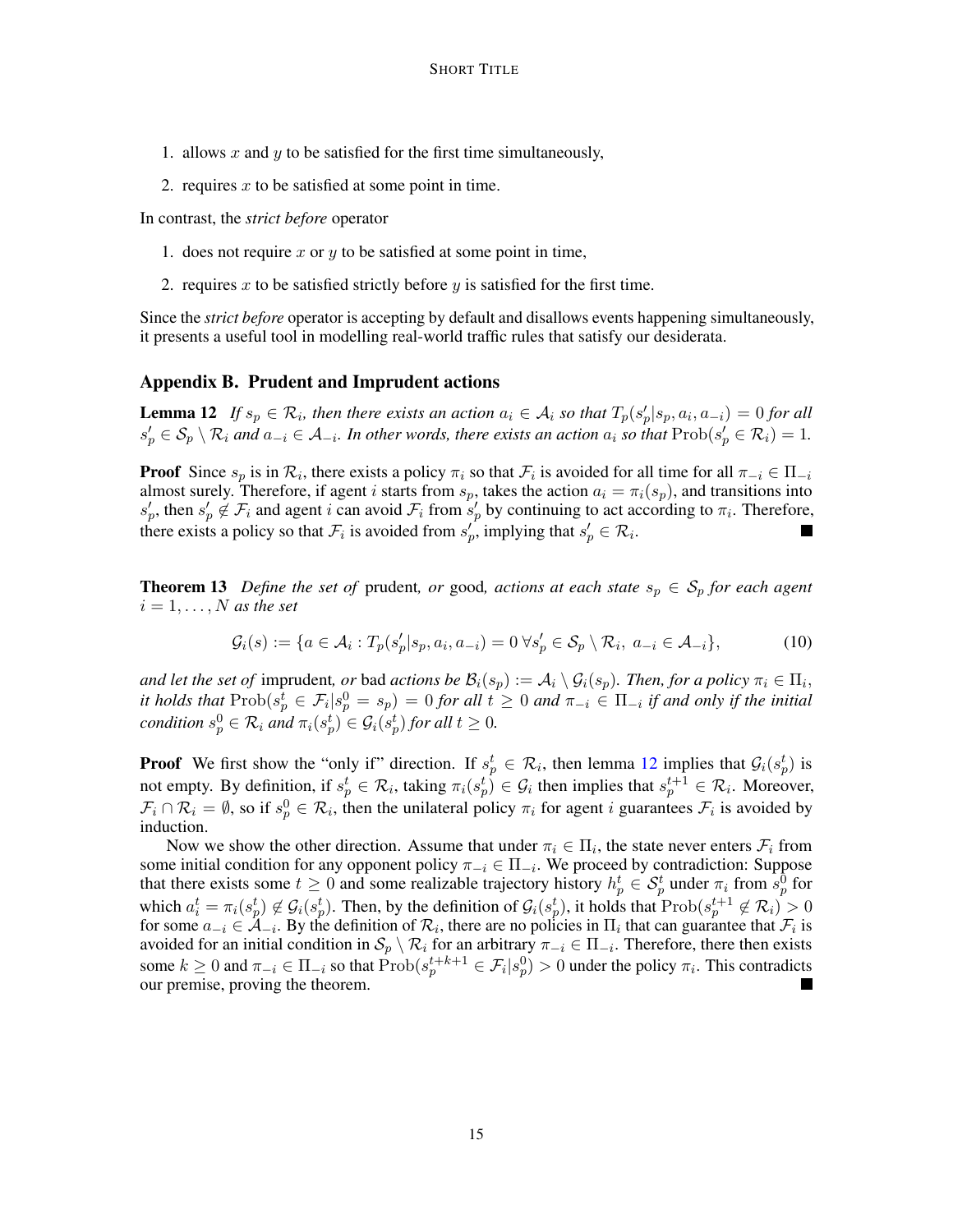## Appendix C. Proof of [Theorem 6](#page-5-0)

**Theorem 14** Define the MDP  $(S_p, T_i, A_i, R_i^{\text{reach}}, \gamma)$  as a reachability problem for each agent  $i =$  $1, \ldots, N$ *, with* 

$$
R_i^{\text{reach}}(s_p, a_i) = \begin{cases} -1 & \text{if } s_p \in \mathcal{F}_i \\ 0 & \text{else} \end{cases} \tag{11}
$$

and  $\gamma \in (0,1)$ *. Let*  $\pi_i^{\text{reach}}$ *, V*<sub>i</sub><sup>reach</sup> *be the optimal policy and value function associated with this MDP. Then, it holds that*

<span id="page-15-1"></span>
$$
\mathcal{R}_i = \{ s_p \in \mathcal{S}_p : V_i^{\text{reach}}(s_p) = 0 \}. \tag{12}
$$

**Proof** First, notice that for  $(s_p', s_p, a_i) \in S_p \times S_p \times A_i$  it holds that

<span id="page-15-2"></span>
$$
T_i(s_p'|s_p, a_i) = 0 \iff T(s_p'|s_p, a_i, a_{-i}) = 0 \quad \forall a_{-i} \in \mathcal{A}_{-i}.
$$
 (13)

Now, we prove the "only if" direction. Let  $\hat{\mathcal{R}}_i = \{s_p \in \mathcal{S}_p : V_i^{\text{reach}}(s_p) = 0\}$ . Since

$$
V^{\text{reach}}_i(s_p) = R^{\text{reach}}_i(s_p, \pi^{\text{reach}}_i(s_p)) + \gamma \sum_{s'_p \in \mathcal{S}_p} T_i(s'_p|s_p, \pi^{\text{reach}}_i(s_p) V^{\text{reach}}_i(s'_p)
$$

and  $R_i^{\text{reach}}(s_p, a_i) \leq 0$ , it follows that  $V_i^{\text{reach}}(s_p) = 0$  if and only if  $V_i^{\text{reach}}(s'_p) = 0$  for all  $s'_p \in S_p$  for which  $T_i(s'_p|s_p, \pi_i^{\text{reach}}(s_p)) > 0$ . Therefore, for a state  $s_p \in \mathcal{R}_i$ , it holds that  $T_i(s_p'|s_p,\pi_i^{\rm reach}(s_p))=0$  for all  $s_p'\in\mathcal{S}_p\setminus\hat{\mathcal{R}_i}.$  Using [\(13\),](#page-15-2) it follows that for  $s_p\in\hat{\mathcal{R}_i}$ , it holds that  $T_p(s_p'|s_p, \pi^{\text{reach}}(s_p), a_{-i}) = 0$  for all  $s_p' \in \mathcal{S}_p \setminus \hat{\mathcal{R}}_i$  and  $a_{-i} \in \mathcal{A}_{-i}$ . Since  $\hat{\mathcal{R}}_i \cap \mathcal{F}_i = \emptyset$ , we therefore have that if  $s_p \in \hat{\mathcal{R}}_i$ , there exists a policy such that  $\text{Prob}_{T_p}(s_p^t \in \mathcal{F}_i | s_p^0 = s_p) = 0$  for all  $t \ge 0$  and  $\pi_{-i} \in \Pi_{-i}$  by induction. Therefore  $\hat{\mathcal{R}}_i \subseteq \mathcal{R}_i$ .

For the other direction, assume that  $s_p \in \mathcal{R}_i$ . Therefore, there exists a policy  $\pi_i$  so that  $\text{Prob}_{T_p}(s_p^t \in \mathcal{F}_i | s_p^0 = s_p) = 0$  for all  $t \geq 0$  and  $\pi_{-i} \in \Pi_{-i}$ . By theorem [13,](#page-14-3) this implies that for  $s_p \in \mathcal{R}_i$ , it holds that  $\pi_i(s_p) \in \mathcal{G}_i(s_p)$ . Therefore, we have that  $T_p(s_p'|s_p, \pi_i(s_p), a_{-i}) = 0$  for all  $s'_p \in S_p \setminus \mathcal{R}_i$  and  $a_{-i} \in \mathcal{A}_{-i}$ . Equation [\(13\)](#page-15-2) then implies that  $T_i(s'_p|s_p, \pi_i(s_p)) = 0$  for all  $s'_p \in S_p \setminus \mathcal{R}_i$ . Therefore, if the initial condition  $s_p \in \mathcal{R}_i$ , the policy  $\pi_i$  guarantees that  $s_p^t \in \mathcal{R}_i$ for all  $t \geq 0$  under the randomized dynamics  $T_i(s'_p|s_p, \pi_i(s_p))$  by induction. This implies that the value function under  $\pi_i$  and the randomized dynamics  $T_i(\cdot)$  satisfies  $V_i^{\pi}(s_p) = 0$ . Since we assumed  $V_i^{\text{reach}}(s_p) \in [\frac{-1}{1-\epsilon}]$  $\frac{-1}{1-\gamma}$ , 0] is the optimal value function of the reachability problem, it holds that  $V_i^{\text{reach}}(s_p) \ge V_i^{\pi}(s_p) = 0$ . Therefore, we have that  $\mathcal{R}_i \subseteq \hat{\mathcal{R}}_i$ , proving the result.

## <span id="page-15-0"></span>Appendix D. 2-Player Zero-Sum Games

<span id="page-15-3"></span>Theorem 15 *Suppose we have a 2-player zero-sum game with priors over actions. That is, suppose*  $R_1(a) = -R_2(a) =: R(a)$  for all  $a \in \mathcal{A}$ . Then, there exists a unique Nash equilibrium  $R^* = R_1^* =$  $-R_2^{\star}$  *that is attained when both players play max-min strategies*  $z_1^{\star}$  *and*  $z_2^{\star}$ *, defined as* 

$$
z_i^* \in \underset{z_i \in \Delta_i^G}{\text{arg max}} \ \underset{z_j \in \Delta_j^G}{\text{min}} \ R_i(z_i, z_j), \tag{14}
$$

*for*  $(i, j) \in \{(1, 2), (2, 1)\}.$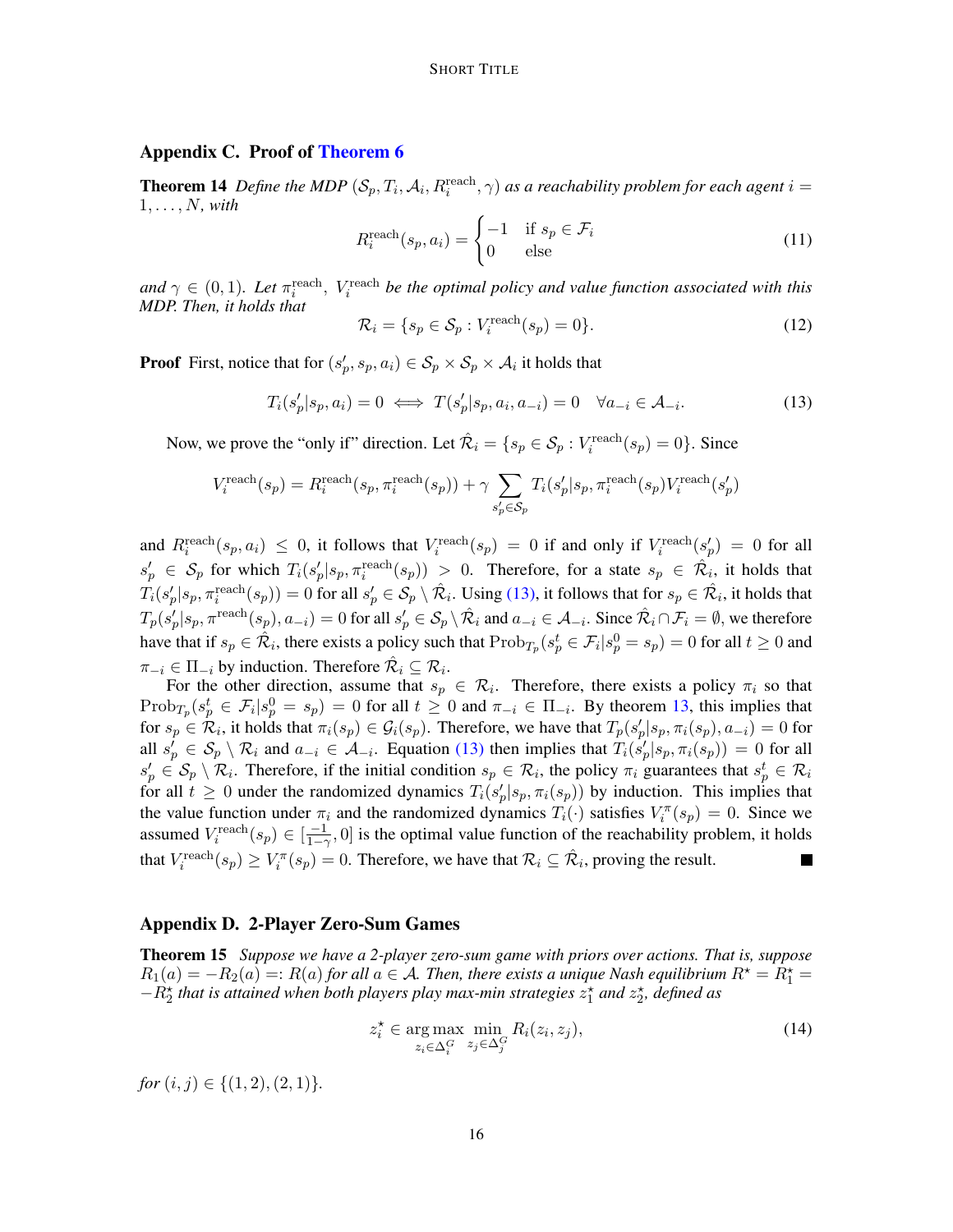**Proof** Suppose  $\hat{z}_1 \in \Delta_1^G$  and  $\hat{z}_2 \in \Delta_2^G$  form a Nash equilibrium. Since the game is zero sum,  $R_1(\hat{z}) = -R_2(\hat{z}) =: \hat{R}$ . Applying the definition of Nash equilibrium to agent 1, it holds that

$$
\hat{R} = \max_{z_1 \in \Delta_1^G} R(z_1, \hat{z_2}) \ge \min_{z_2 \in \Delta_2^G} \max_{z_1 \in \Delta_1^G} R(z_1, z_2). \tag{15}
$$

Similarly, using the NE definition and the fact that  $R_2(a) = -R_1(a) = -R(a)$ , we have for agent 2 that

$$
\hat{R} = \min_{z_2 \in \Delta_2^G} R(\hat{z_1}, z_2) \le \max_{z_1 \in \Delta_1^G} \min_{z_2 \in \Delta_2^G} R(z_1, z_2). \tag{16}
$$

If we define the matrix  $\mathbf{R} \in \mathbb{R}^{|\mathcal{A}_1| \times |\mathcal{A}_2|}$ , with entries  $[\mathbf{R}]_{ij} = R(a_1^i, a_2^j)$  $\mathcal{L}_2^j$ ) for  $a_1^i \in \mathcal{A}_1$  and  $a_2^j \in \mathcal{A}_2$ , then it holds that  $R(z_1, z_2) = z_1^{\mathsf{T}} \mathbf{R} z_2$  for  $(z_1, z_2) \in \Delta_G$ . Therefore, by von Neumman's minimax theorem and convexity of the compact sets  $\Delta_1^G$  and  $\Delta_2^G$ , defining  $R^*$  as

$$
R^* := \min_{z_2 \in \Delta_2^G} \max_{z_1 \in \Delta_1^G} z_1^{\mathbf{T}} \mathbf{R} z_2 = \max_{z_1 \in \Delta_2^G} \min_{z_2 \in \Delta_1^G} z_1^{\mathbf{T}} \mathbf{R} z_2,
$$
(17)

L.

implies that  $R^* \leq \hat{R} \leq R^*$ . Hence, the game has a unique equilibrium attained when the agents play maxmin policies.

## <span id="page-16-0"></span>Appendix E. Adversarially Robust Strategies for N-player games

In this section, we show how to compute the robust value and policy associated with a game with priors over actions defined in definition [7](#page-6-1) in two ways. Both methods show that the maxmin problem is a Linear Program.

## E.1. Base Interpretation

From the definition of  $\Delta_{-i}^R$ , we can write the robust problem [\(9\)](#page-6-0) as

$$
\max_{z_i \in \Delta_i^G} \min_{z_{-i}} z_i^{\mathsf{T}} \mathbf{R}_i z_{-i}
$$
\ns.t. 
$$
z_{-i} \in \Delta(\mathcal{A}_{-i}),
$$
\n
$$
\text{Prob}_{z_{-i}}(a_j \in \mathcal{B}_j) = p_j \quad \forall j \neq i,
$$

where the matrix  $\mathbf{R}_i \in \mathbb{R}^{|\mathcal{A}_i| \times |\mathcal{A}_{-i}|}$  has entries  $[\mathbf{R}_i]_{kj} = R_i(a_i^k, a_j^k)$  $\left( \begin{matrix} j \\ -i \end{matrix} \right)$  for  $a_i^k \in \mathcal{A}_i$  and  $a_{-i}^j \in \mathcal{A}_{-i}$ . We will write the inner min as a max by taking the dual. First, define  $\overline{b^{\dagger}} = [1, p_1, \ldots, p_{i-1}, p_{i+1}, \ldots, p_N].$ Also, let the matrix

$$
\mathbf{F}_i = \begin{bmatrix} f_0 & f_1 & \dots & f_{i-1} & f_{i+1} & \dots & f_N \end{bmatrix} \in \mathbb{R}^{|\mathcal{A}_{-i}| \times N},
$$

where  $f_0 = \mathbb{1}_{|\mathcal{A}_{-i}|}$  is the one vector and the k'th entry of the vector  $[f_j]_k = 1$  if  $a_{-i}^k = (a_1, \dots, a_{i-1}, a_{i+1}, \dots, a_N)$ has  $a_j \in \mathcal{B}_j$ . Then we can rewrite the inner min as

$$
\min_{z_{-i}} \underbrace{z_i^{\mathsf{T}} \mathbf{R}_i}_{=:c^{\mathsf{T}}} \underbrace{z_{-i}}_{\mathbf{S}.\mathsf{t}} \n\text{s.t.} \quad z_{-i} \ge 0
$$
\n
$$
\mathbf{F}_i^{\mathsf{T}} z_{-i} = b.
$$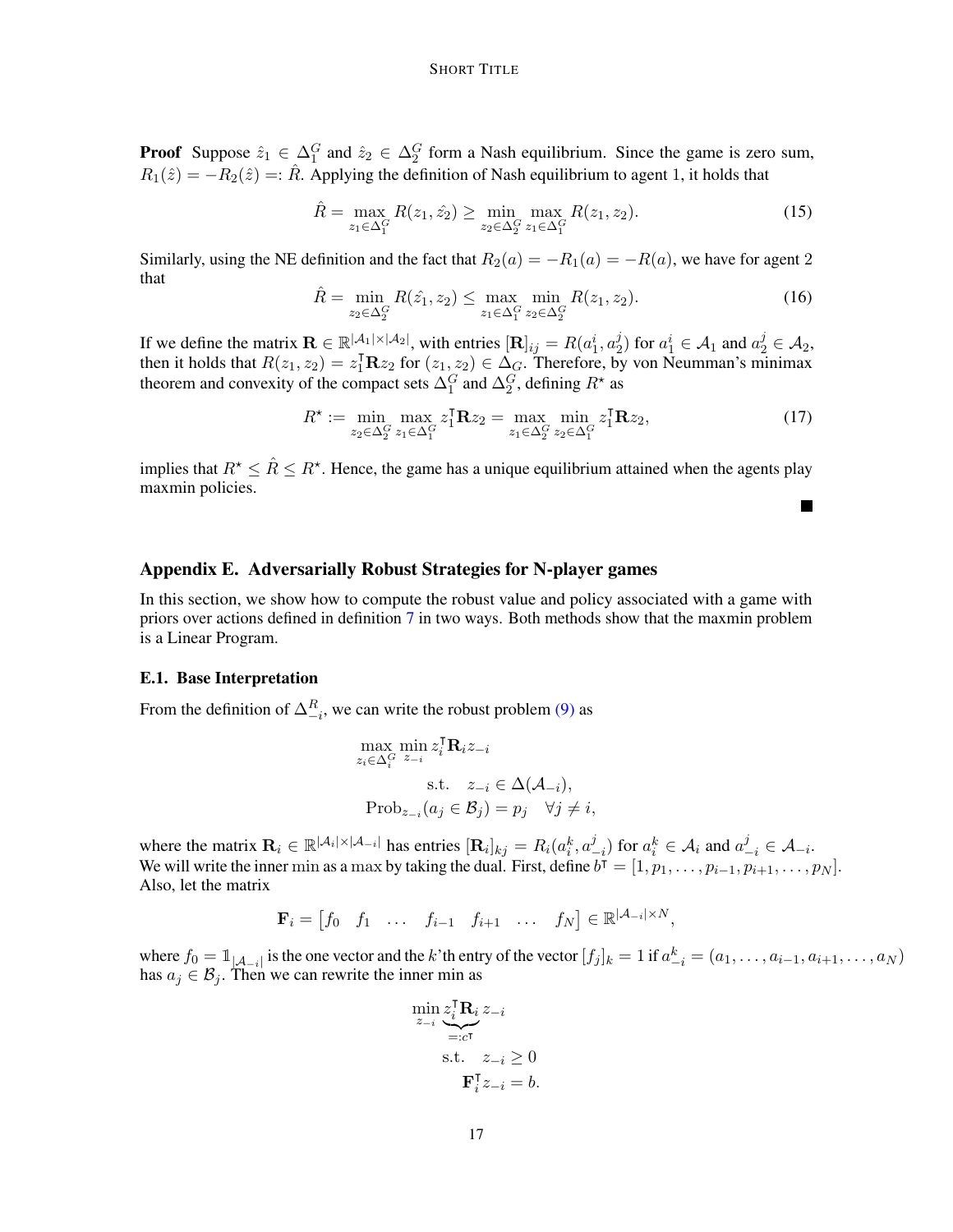The lagrangian of this LP is

$$
\mathcal{L}(z_{-i}, \lambda, \nu) = c^{\mathsf{T}} z_{-i} + \lambda^{\mathsf{T}}(-z_{-i}) + \nu^{\mathsf{T}}(\mathbf{F}_{i}^{\mathsf{T}} z_{-i} - b)
$$
  
=  $(c + \mathbf{F}_{i} \nu - \lambda)^{\mathsf{T}} z_{-i} - \nu^{\mathsf{T}} b,$ 

from which it follows that the Lagrangian dual function is

$$
g(\lambda, \nu) := \inf_{z_{-i}} \mathcal{L}(z_{-i}, \lambda, \nu) = \begin{cases} -\nu^{\mathsf{T}} b & \text{if } (c + \mathbf{F}_i \nu - \lambda) = 0 \\ -\infty & \text{else} \end{cases}.
$$

Hence, the dual program  $\max_{\lambda>0, \nu} g(\lambda, \nu)$  can be rewritten as the LP

$$
\max_{\lambda, \nu} -\nu^{\mathsf{T}}b
$$
  
s.t.  $\lambda \ge 0$   
 $c + \mathbf{F}_i \nu = \lambda$ ,

which is equivalent to

$$
\begin{aligned} \max_{\nu} -\nu^\mathsf{T} b \\ \text{s.t.} \quad & \mathbf{R}_i^\mathsf{T} z_i + \mathbf{F}_i \nu \geq 0. \end{aligned}
$$

Substituting  $v = -\nu$ , we get

$$
\max_{v} v^{\mathsf{T}}b
$$
s.t. 
$$
\mathbf{R}_{i}^{\mathsf{T}}z_{i} - \mathbf{F}_{i}v \geq 0.
$$

returning to the original problem, it follows that

<span id="page-17-0"></span>
$$
R_i^* = \max_{z_i \in \Delta_i^G} \max_v v^{\mathsf{T}} b
$$
  
s.t. 
$$
\mathbf{R}_i^{\mathsf{T}} z_i - \mathbf{F}_i v \ge 0
$$
 (18)

.

which is a basic LP with decision variables  $z_i$  and  $\nu$ . In addition, note that the optimal profile  $z_i^*$ that maximizes  $(18)$  is also a maximimzer for the robust problem  $(9)$ .

#### E.2. Random Agent Interpretation

The second method relies on the interpretation that a game-with priors over actions corresponds to a game where each agent first flips a coin to decide whether to play a prudent or imprudent action. To compute the robust value  $R_i^*$ , we consider a coordinated agent for every outcome scenario of the coin tosses. To explicitly write this out, let the set  $\mathcal{X}_j = \{(1 - p_j, \mathcal{G}_j), (p_j, \mathcal{B}_j)\}\$ collect the tuples representing the prudent and imprudent scenarios for each agent. In addition, let  $\mathcal{X}_{-i} = \prod$  $_{j\neq i}$   $\mathcal{X}_{j}$ collect every opponent scenario for agent i. Then, for every scenario  $x_{-i} \in \mathcal{X}_{-i}$ , define the associated opponent action set as  $\mathcal{U}_{-i}(x_{-i}) = \prod_{(w_j, \mathcal{U}_j) \in x_j \forall j \neq i} \mathcal{U}_j$ . This action set occurs with likelihood  $w_{x_{-i}} = \prod_{(w_j, \mathcal{U}_j) \in x_j \forall j \neq i} w_j$ . By representing the coordinated opponent strategy using distributions conditioned over each scenario, it follows that

$$
\Delta_{-i}^{R} = \left\{ \{ w_{x_{-i}} z_{x_{-i}} \}_{x_{-i} \in \mathcal{X}_{-i}} : z_{x_{-i}} \in \Delta(\mathcal{U}_{x_{-i}}) \quad \forall x_{-i} \in \mathcal{X}_{-i} \right\}
$$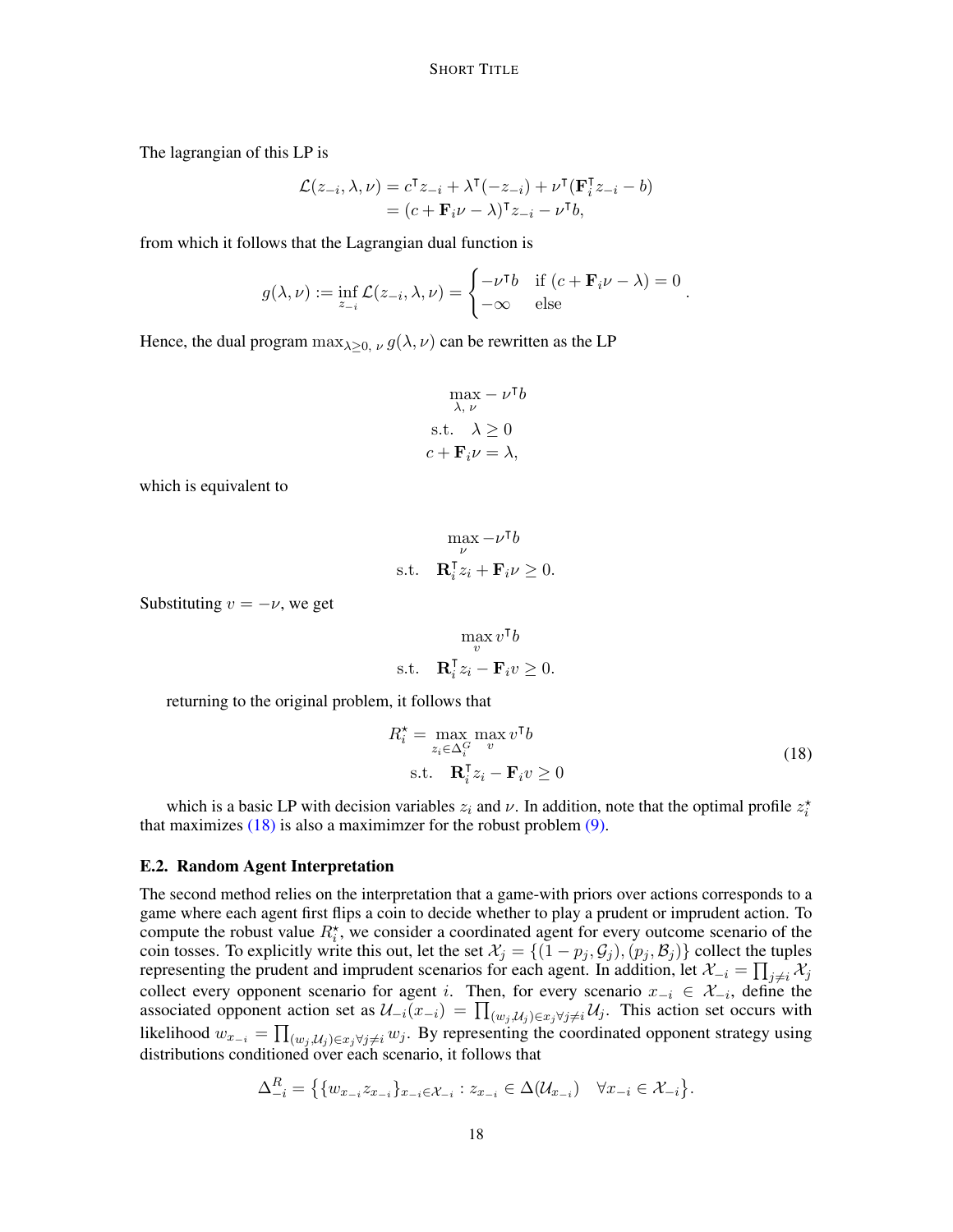It then follows that the robust problem

$$
\max_{z_i \in \Delta_i^G} \min_{z_{-i} \in \Delta_{-i}^R} R_i(z_i, z_{-i})
$$

is equivalent to

$$
\max_{z_i} \min_{z_{x_{-i}}} \sum_{x_{-i} \in \mathcal{X}_{-i}} w_{x_{-i}} R_i(z_i, z_{x_{-i}})
$$
\n
$$
\text{s.t.} \quad z_i \in \Delta_i^G
$$
\n
$$
z_{x_{-i}} \in \Delta(\mathcal{U}_{-i}(x_{-i})) \quad \forall x_{-i} \in \mathcal{X}_{-i}.
$$

Now, we define the matrices  $\mathbf{R}_{i}^{g,x_{-i}} \in \mathbb{R}^{|\mathcal{G}_i| \times |\mathcal{U}_{-i}(x_{-i})|}$  and  $\mathbf{R}_{i}^{b,x_{-i}} \in \mathbb{R}^{|\mathcal{B}_i| \times |\mathcal{U}_{-i}(x_{-i})|}$  with  $k, l$ 'th entries as  $R_i(a_i^k, a_{-i}^l)$  for  $a_i^k \in \mathcal{G}_i$ ,  $a_{-i}^l \in \mathcal{U}_i(x_{-i})$  and  $a_i^k \in \mathcal{B}_i$ ,  $a_{-i}^l \in \mathcal{U}_i(x_{-i})$  respectively. Then, applying the epigraph trick, it follows that we can write the robust problem as

$$
\max_{x_i, y_i, t_{x_{-i}}} \sum_{x_{-i} \in \mathcal{X}_{-i}} w_{x_{-i}} t_{x_{-i}}
$$
\n
$$
\text{s.t.} \qquad x_i \in \Delta(\mathcal{G}_i), \quad y_i \in \Delta(\mathcal{B}_i), \quad t_{x_{-i}} \in \mathbb{R} \quad \forall x_{-i} \in \mathcal{X}_{-i},
$$
\n
$$
t_{x_{-i}} \le (1 - p_i) \mathbf{R}_i^{g, x_{-i}} \mathbf{T}_{x_i} + p_i \mathbf{R}_i^{b, x_{-i}} \mathbf{T}_{y_i}, \quad \forall x_{-i} \in \mathcal{X}_{-i}.
$$
\n
$$
(19)
$$

## <span id="page-18-1"></span>Appendix F. Robust Value Iteration for Cautious Games

<span id="page-18-0"></span>**Lemma [1](#page-7-0)6** Algorithm 1 converges to a unique fixed point  $V_i^*$  for each agent  $i = 1, ..., N$ .

Proof The proof presented is essentially an analogous result to that of the original 2-player zero-sum game due to [Shapley](#page-12-1) [\(1953\)](#page-12-1). Moreover, it can also be shown using robust dynamic programming theory as presented in [Wolff et al.](#page-13-2) [\(2012\)](#page-13-2). For any function  $V : S_p \to \mathbb{R}$ , define  $||V||_{\infty} =$  $\max_{s_p \in S_p} |V(s_p)|$  and let  $CB[V_i](s_p)$  denote the result at state  $s_p$  of applying one iteration of the value iteration algorithm [1](#page-7-0) to  $V_i$  for agent  $i \in \{1, ..., N\}$ . Then, for any two  $V_i$ ,  $\hat{V}_i$  and  $s_p \in S_p$ , it holds that

$$
CB[V_i](s_p) = \max_{\pi_i(s_p) \in \Delta_i^G(s_p) \pi_{-i}(s_p) \in \Delta_{-i}^G(s_p)} \min_{\pi_i(s_p) \in \Delta_i^G(s_p) \pi_{-i}(s_p)} Q_i(s_p, \pi_i(s_p), \pi_{-i}(s_p)))
$$
\n
$$
= \max_{\pi_i(s_p) \in \Delta_i^G(s_p) \pi_{-i}(s_p) \in \Delta_{-i}^R(s_p)} \mathbb{E}_{a \sim (\pi_i(s_p), \pi_{-i}(s_p))} [R_i(s_p, a) + \gamma \sum_{s_p \in S_p} T_p(s'_p | s_p, a) V_i(s'_p)]
$$
\n
$$
= \max_{\pi_i(s_p) \in \Delta_i^G(s_p) \pi_{-i}(s_p) \in \Delta_{-i}^R(s_p)} \mathbb{E}_{a \sim (\pi_i(s_p), \pi_{-i}(s_p))} [R_i(s_p, a) + \gamma \mathbb{E}_{s'_p} [V_i(s'_p) | a]]
$$
\n
$$
= \max_{\pi_i(s_p) \in \Delta_i^G(s_p) \pi_{-i}(s_p) \in \Delta_{-i}^R(s_p)} \mathbb{E}_{a \sim (\pi_i(s_p), \pi_{-i}(s_p))} [R_i(s_p, a) + \gamma \mathbb{E}_{s'_p} [\hat{V}(s'_p) | a] + \gamma \mathbb{E}_{s'_p} [V_i(s'_p) - \hat{V}_i(s'_p) | a]]
$$
\n
$$
\leq CB[\hat{V}_i](s_p) + \max_{\pi_i(s_p) \in \Delta_i^G(s_p) \pi_{-i}(s_p) \in \Delta_{-i}^R(s_p)} \gamma \mathbb{E}_{s'_p} [V_i(s'_p) - \hat{V}_i(s'_p)]
$$
\n
$$
\leq CB[\hat{V}_i](s_p) + \gamma ||V_i - \hat{V}_i||_{\infty}.
$$

By applying a symmetric argument to  $CB[\hat{V}_i](s_p)$ , we get that  $|CB[V_i](s_p) - CB[\hat{V}_i](s_p)| \le \gamma ||V_i \hat{V}_i||_{\infty}$ . Therefore, we have that CB[·] is a contraction operator; i.e., that

$$
\|\text{CB}[V_i] - \text{CB}[\hat{V}_i]\|_{\infty} \leq \gamma \|V_i - \hat{V}_i\|_{\infty},
$$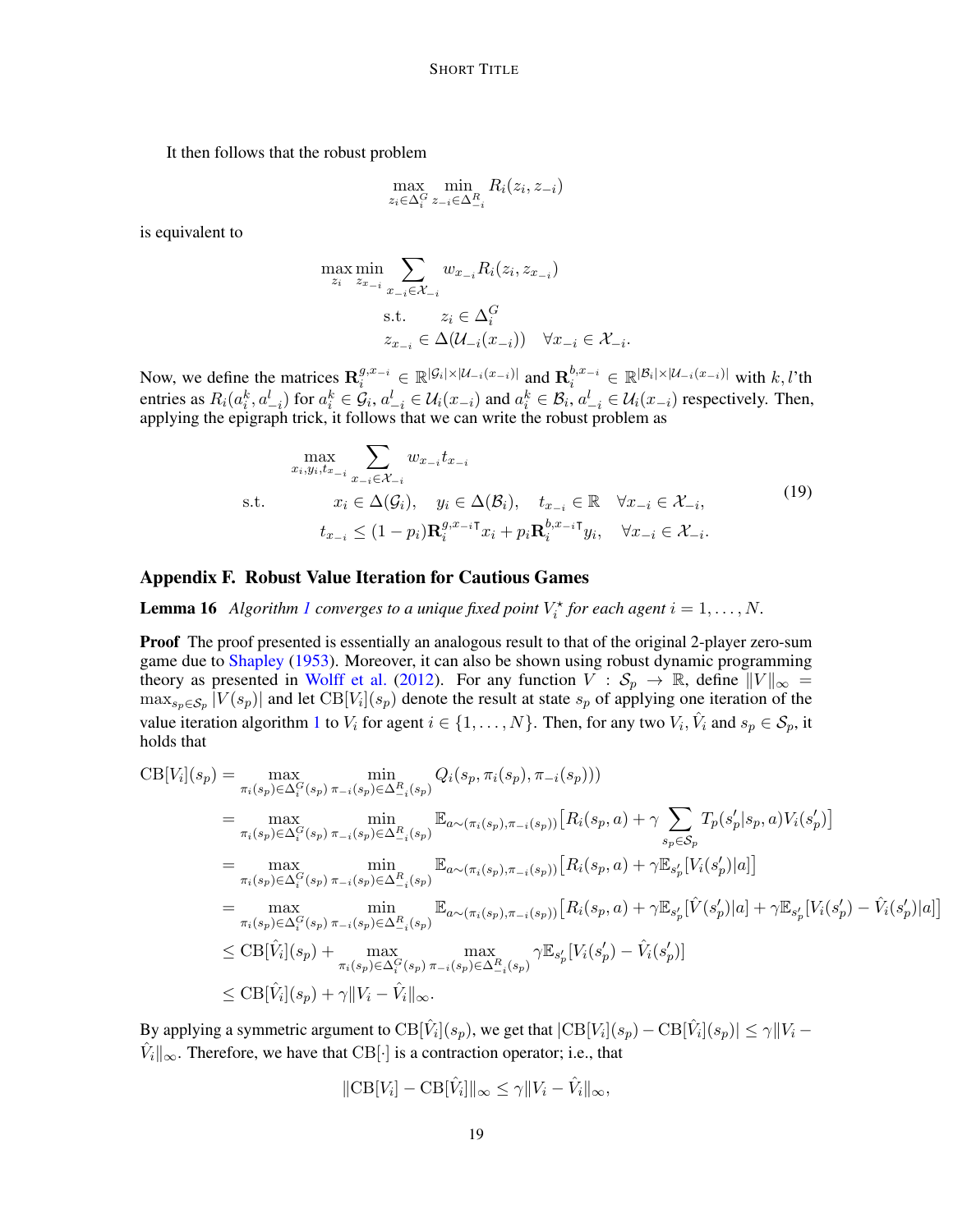since  $\gamma \in (0, 1)$ . By the contractive fixed point theorem [Wolff et al.](#page-13-2) [\(2012\)](#page-13-2), contractivity of CB[ $\cdot$ ] implies that algorithm [1](#page-7-0) converges to a unique fixed point  $V_i^*$  for which

$$
V_i^{\star}(s_p) = \max_{z_i \in \Delta_i^G(s_p)} \min_{z_{-i} \in \Delta_{-i}^R(s_p)} Q_i^{\star}(s_p, z_i, z_{-i}), \quad \forall s_p \in \mathcal{S}_p.
$$

 $\blacksquare$ 

<span id="page-19-0"></span>**Lemma 17** For a 2-player zero-sum Cautious Stochastic game, a policy profile π<sup>\*</sup> such that  $\pi^{\star}(s_p) \in \Delta_G(s_p)$  for all  $s_p \in S_p$ , associated with value functions  $V_1^{\star}(s_p)$  and  $V_2^{\star}(s_p)$ , constitutes *a Nash equilibrium if and only if both players play robust (maxmin) strategies. That is, if and only if*

$$
\pi_i^{\star}(s_p) \in \mathop{\arg\max}_{\pi_i(s_p) \in \Delta_i^G(s_p)} \min_{\pi_j(s_p) \in \Delta_j^G(s_p)} Q_i^{\star}(s_p, \pi_i(s_p), \pi_j(s_p)) \quad \forall s_p \in \mathcal{S}_p,
$$

 $for (i, j) \in \{(1, 2), (2, 1)\}$ . Moreover, for each state  $s_p \in S_p$ , it holds that  $V_1^*(s_p) = -V_2^*(s_p)$ .

**Proof** Since the game is zero sum, it follows that for any policy profile  $\pi$  with  $\pi(s_p) \in \Delta_G(s_p)$ for all  $s_p \in S_p$ , it holds that  $V_1^{\pi}(s_p) = -V_2^{\pi}(s_p)$  for every  $s_p \in S_p$ . Therefore, it follows that the Q-functions for each agent associated with any such policy  $\pi$  satisfy  $Q_1^{\pi}(s_p, a) = -Q_2^{\pi}(s_p, a)$  for all  $s_p \in S_p$  and  $a \in A$ . By definition [4,](#page-4-1) a policy profile  $\pi^*$  is a Nash equilibrium if and only if  $\pi^*(s_p)$ constitutes a Nash equilibrium for the subgame at each state  $s_p \in S_p$  with payoffs  $Q_i^*(s_p, a)$  for each agent  $i = 1, 2$ . Since the game is zero-sum, we have that  $Q_1^*(s, a) = -Q_2^*(s, a)$ , so these subgames are zero-sum 2-player games with priors over actions. Theorem [15](#page-15-3) therefore gives us that a Markov policy profile for the 2-player zero-sum CMG constitutes a Nash equilibrium if and only if both agents act according to maxmin strategies, and that  $V_1^*(s_p) = -V_2^*(s_p)$  for each  $s_p \in S_p$ .

Theorem 18 *For a 2-player Cautious Stochastic Game, Algorithm [1](#page-7-0) converges to the* unique *Nash equilibrium value function*  $V^*(s_p) = V_1^*(s_p) = -V_2^*(s_p)$  *of the game, attained when both agents play their robust (maxmin) implicit policies. That is, when*

$$
\pi_i^{\star}(s_p) \in \mathop{\arg\max}_{\pi_i(s_p) \in \Delta_i^G(s_p)} \min_{\pi_j(s_p) \in \Delta_j^G(s_p)} Q_i^{\star}(s_p, \pi_i(s_p), \pi_j(s_p)) \quad \forall s_p \in \mathcal{S}_p,
$$

*for*  $(i, j) \in \{(1, 2), (2, 1)\}.$ 

**Proof** Since the game has 2 players, by Lemma [16,](#page-18-0) we have that Algorithm [1](#page-7-0) converges to a unique fixed point  $V_i^*$  satisfying

$$
V_i^{\star}(s_p) = \max_{z_i \in \Delta_i^G(s_p)} \min_{z_j \in \Delta_j^G(s_p)} Q_i^{\star}(s_p, z_i, z_{-i}), \quad \forall s_p \in \mathcal{S}_p,
$$
\n
$$
(20)
$$

for  $(i, j) \in \{(1, 2), (2, 1)\}\.$  Moreover, since the game is zero-sum, Lemma [17](#page-19-0) then yields the  $\blacksquare$ result.

**Theorem [1](#page-7-0)9** Let  $V_i^*$  be the output of algorithm 1 for agent i, with implicit maxmin policy  $\pi_i^*$ , i.e., a *policy satisfying*

$$
\pi_i^{\star}(s_p) \in \mathop{\arg\max}_{\pi_i(s_p)\in\Delta_i^G(s_p)} \min_{\pi_{-i}(s_p)\in\Delta_{-i}^R(s_p)} Q_i^{\star}(s_p, \pi_i(s_p), \pi_{-i}(s_p)) \quad \forall s_p \in \mathcal{S}_p.
$$

Let  $V_i$  be the value function for agent i under  $\pi_i^*$  and any opponent policies  $\pi_{-i}$  *such that*  $\pi_{-i}(s_p) \in$  $\Delta_{-i}^G(s_p)$  at each  $s_p \in \mathcal{S}_p$ . Then it holds for any  $s_p \in \mathcal{S}_p$  that  $V_i^*(s_p) \leq V_i(s_p)$ .